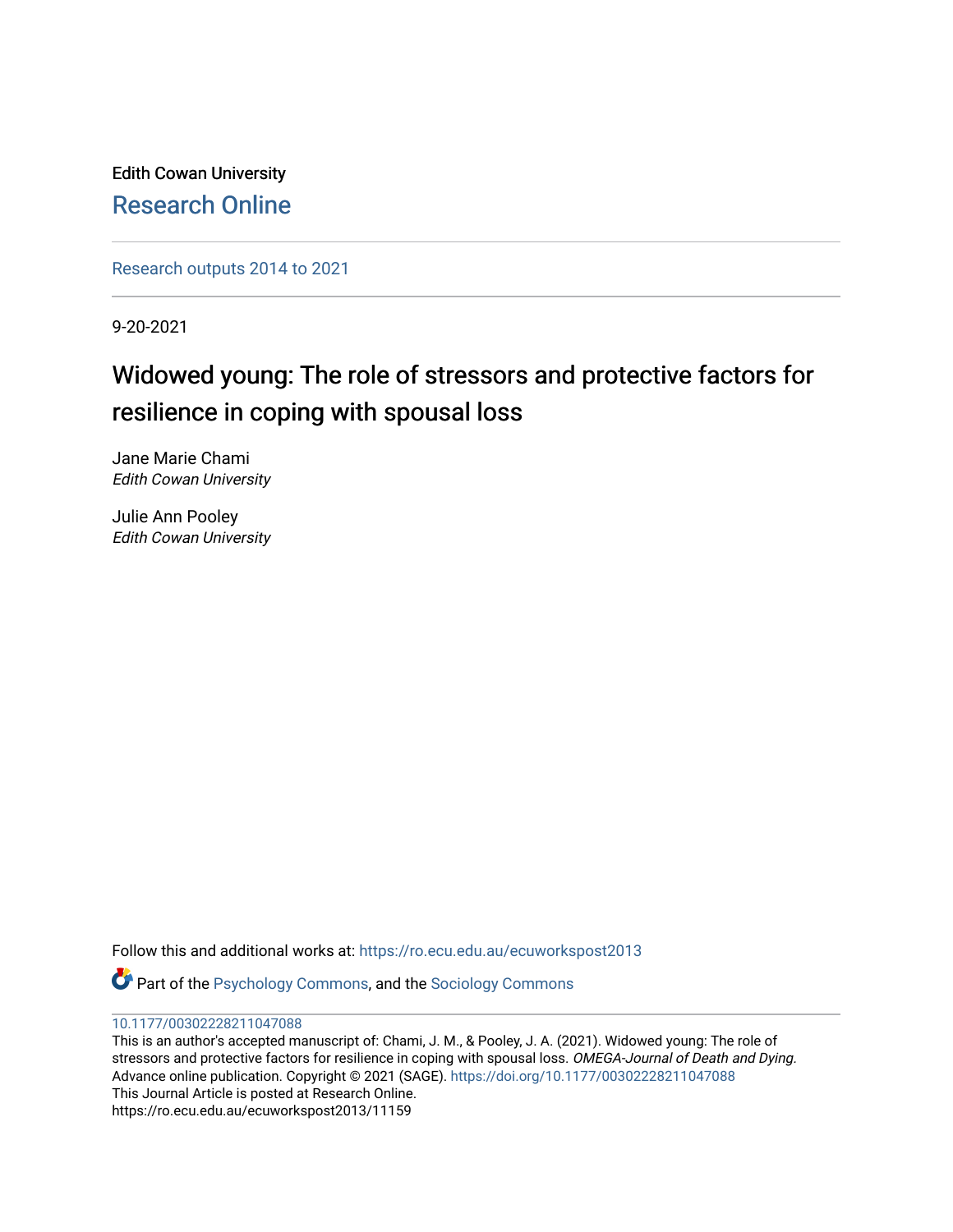#### **Abstract**

While distressing, late life spousal loss is considered a normative life event and most demonstrate resilient recovery from grief. However, for 5-7% of the population spousal loss comes early, before the age of 50, and little is known about the factors that influence adjustment in this population. We used the DPM integrative framework by M. Stroebe et al., (2006) to examine correlates and predictors of mental wellbeing and grief intensity in an international sample of 603 young widows and widowers. Contrary to existing bereavement research, loss-orientated stressors (e.g., expectedness and cause of death) did not predict bereavement outcomes. Employment and financial wellbeing were the only statistically significant restoration-orientated stressors associated with coping, mental wellbeing and grief intensity. We found no significant associations between parental status and coping or bereavement outcomes. Loss-orientated coping, followed by inter and intrapersonal protective factors for resilience and financial wellbeing were the greatest predictors of grief intensity. Loss-orientated coping was highest in early bereavement, the greatest predictor of grief intensity and associated with being unemployed, financial insecurity and decreased protective factors for resilience. Restoration-orientated coping was highest in later bereavement, was a weak predictor of grief intensity and associated with being employed, increased financial wellbeing and protective factors for resilience. Overall, we found the young-widowed population is at heightened risk of poor adjustment. Almost two-thirds reported decreased functioning, probable depression with high rates of psychological distress. Nearly half met diagnostic criteria for prolonged grief disorder. We discuss implications for research and clinical practice.

*Keywords*: Widowed Young, loss, bereavement, resilience, spousal loss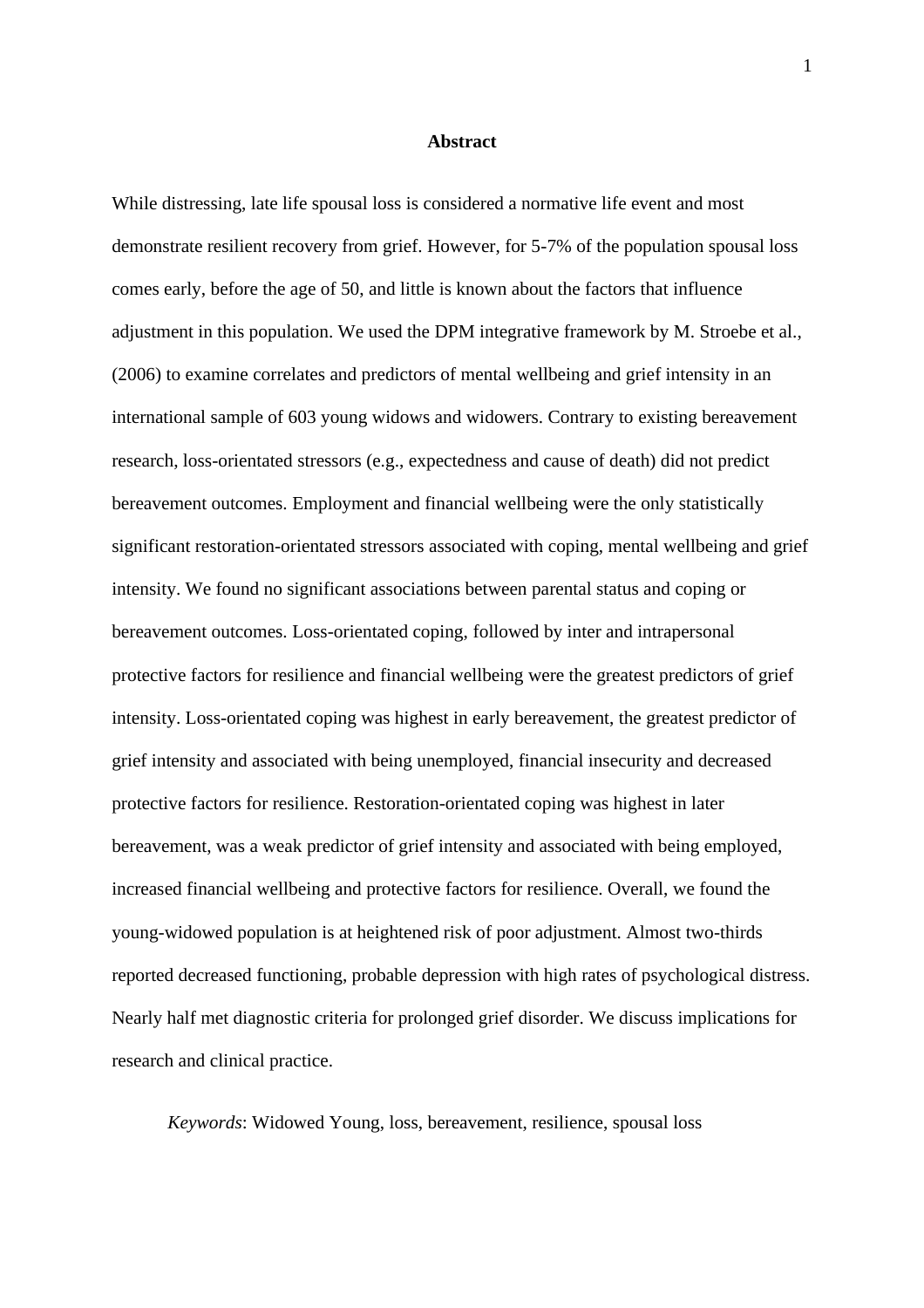Spousal loss is considered one of the most stressful significant life events (Holmes & Rahe, 1967). It is associated with deep sadness, increased stress, physical and mental health issues as well as changes in routines and resources (West et al., 2019). In developed countries, spousal loss follows a typical age and gender pattern (Bennett & Soulsby, 2012). The vast majority become widowed in their seventies, and women generally experience a longer period of widowhood than men (Bennett & Soulsby, 2012). Widowhood in this period is considered a normative life event, with common and familiar effects for the bereaved (Bennett & Soulsby, 2012) Yet, for an estimated 5% to 7% of the population, widowhood occurs between the ages of 20 and 49 years (Thomson et al., 2011). For these individuals, the loss is 'off-time', with less common and familiar effects, which brings the potential for greater and more complex challenges (Bennett & Soulsby, 2012).

However, it is unknown what impact these challenges have on adjustment in young widowhood as there is a paucity of published research. The existing research tends to focus on risk factors in isolation (e.g., cause of death, social support) in primarily older widowed populations. The impact of secondary stressors, not directly related to, but resulting from the death (e.g., sole parenting, financial and workforce participation) is largely overlooked. Of the limited research available, the articles are dated (Ball, 1977) and the majority are qualitative (Jones et al., 2019; Lowe & McClement, 2011; Taylor & Robinson, 2016). While qualitative research provides rich detailed data on the young widowed experience, it does not afford researches or clinicians the ability to generalise to the young widowed population. Quantitative analysis is needed to achieve this aim. Moreover, quantitative analysis will provide important descriptive statistics that may enable comparisons across other widowed groups, and highlight potential relationships between variables. There are limited studies guided by theory and to the best of our knowledge there are no published quantitative studies investigating young widowhood. Against this background, we identified a need for research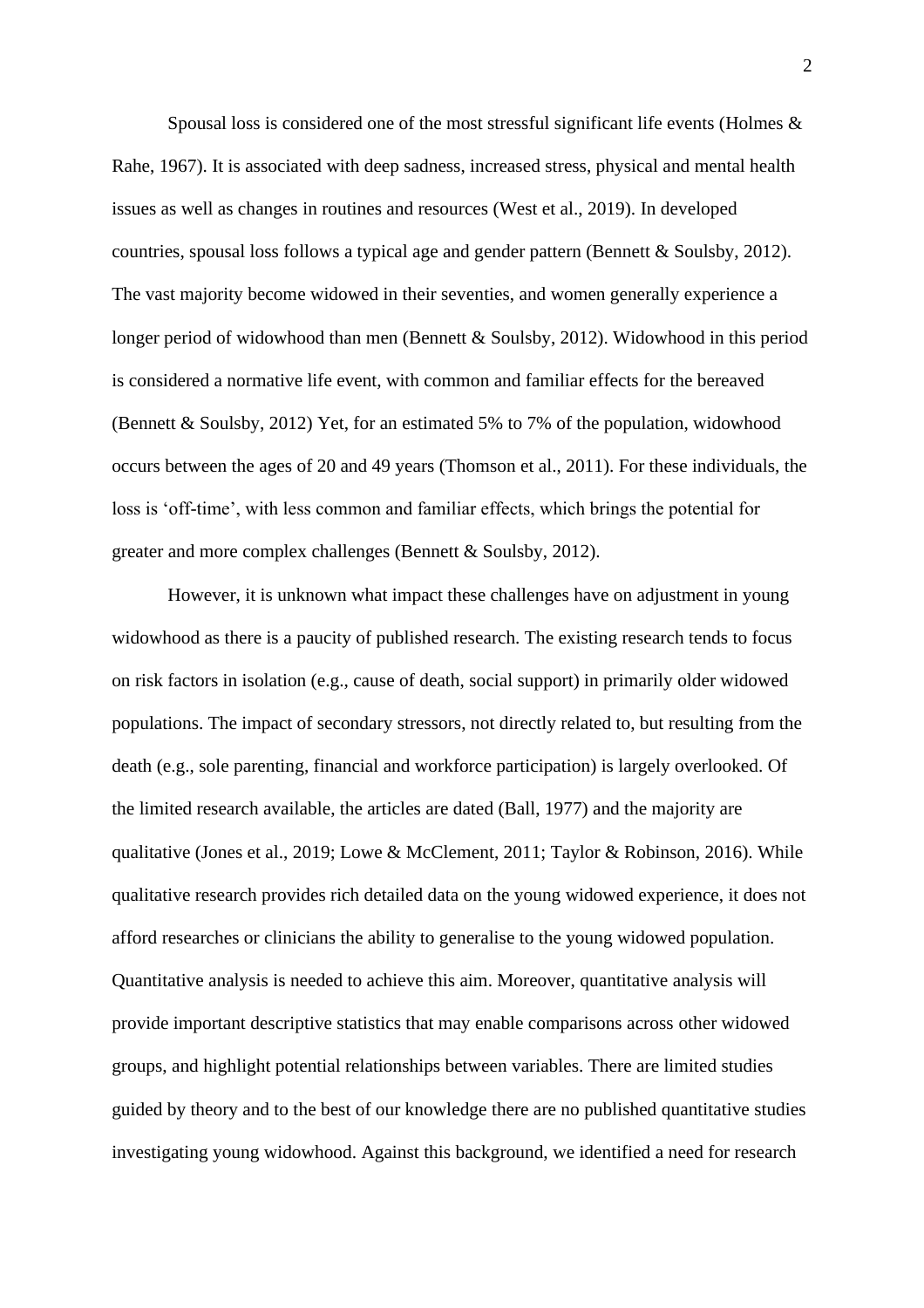that is theoretically and hypothesis-driven to understand what factors are associated with bereavement outcomes in young widowhood.

## **Literature Review**

Compared to their older age counterparts, young widow(er)s experience a marked decline in psychological health (Taylor & Robinson, 2016). Young widow(er)s navigate the challenges associated with spousal loss differently to older widow(er)s in social, parental and work domains (Bennett & Soulsby, 2012). Often, they are emotionally and practically unprepared, have limited access to resources and few, if any, similarly aged exemplars (Bennett & Soulsby, 2012). Further, events that occur off-time carry with them stressors not usually associated with the life stage in which they occur (Lowe & McClement, 2011). Young widow(er)s may find themselves raising dependent children alone, managing child grief while adapting to the role of sole parent (Yopp et al., 2015). Alternatively, they may find themselves childless—not by choice—and managing grief associated with the secondary loss. At the same time, they are often coping with diminished financial resources, increased responsibility in the home and significant changes to workforce participation (Yopp et el., 2015).

# **Young Widowhood and Sole Parenting**

In households where there were previously two parents, the death of a co parent increases demands on the surviving spouse (Holmgren, 2019; McClatchey, 2018). In addition to coping with their own grief, they must also adjust to the role of sole parent, while providing support to grieving children (Holmgren, 2019). Minimal attention has been paid to the effects of widowhood on sole parenting. This is despite evidence that suggests the extent to which a child can successfully navigate the bereavement process is largely dependent on the quality of the relationship with the surviving parent (Yopp & Rosenstein, 2012).

# *Sole Parent Widows*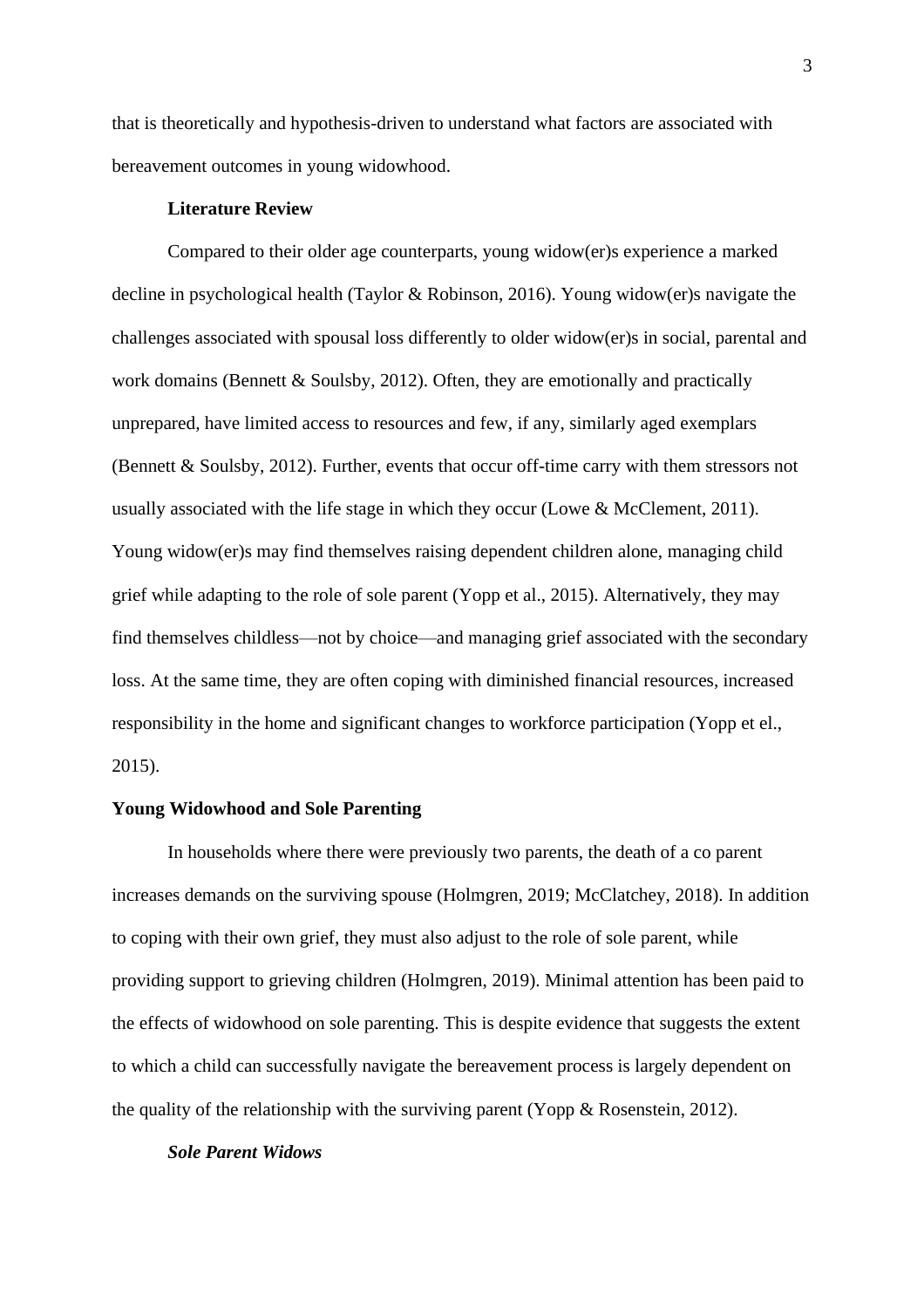The experience of young widowed women raising children is not well known (McClatchey, 2018). There is extensive research on single women raising children, yet young-widowed participants in Levinson (1997) voiced objection to being grouped with single or co-parent families and viewed their transition to sole parenthood as qualitatively different. A literature review by Gass-Sternas (1995) found sole-parent widows were often mixed with other single-parent types, such as divorcees. According to Fulmer (1983) the types of stressors, appraisals, resources and grief responses are likely to differ based on the family type. Sole-parent families due to widowhood differ from single or co-parent families due to divorce or separation (Fulmer, 1983). The former consists of only one parent, who is tasked with providing the child's emotional and economic support, whereas in the latter, there is an opportunity for co-parenting (Yopp & Rosenstein, 2012).

Participants in a qualitative study of young Iranian widows with children revealed they concealed overt mourning and internalised the grief experience (Khosravan et al., 2010). Adding, dependent children were the only reason they moved forward with life, despite feeling suicidal (Khosravan et al., 2010). Similarly, bereaved women in Nuttman-Schwartz et al. (2019) study described unshared grief as they attempted to keep suffering to themselves to shield children from the pain of loss. In Lowe and McClement (2011) five young Canadian widows described increased responsibility, changes to identity and struggles associated with sole parenting. When compared to their older age counterparts, Stroebe and Stroebe (1987) found those widowed at a younger age experienced more intense grief reactions and greater difficulty adjusting to the loss.

To the best of our knowledge there are no recent published studies investigating the impact of sole parenting in young widowed mothers. Therefore, it is unknown if, or to what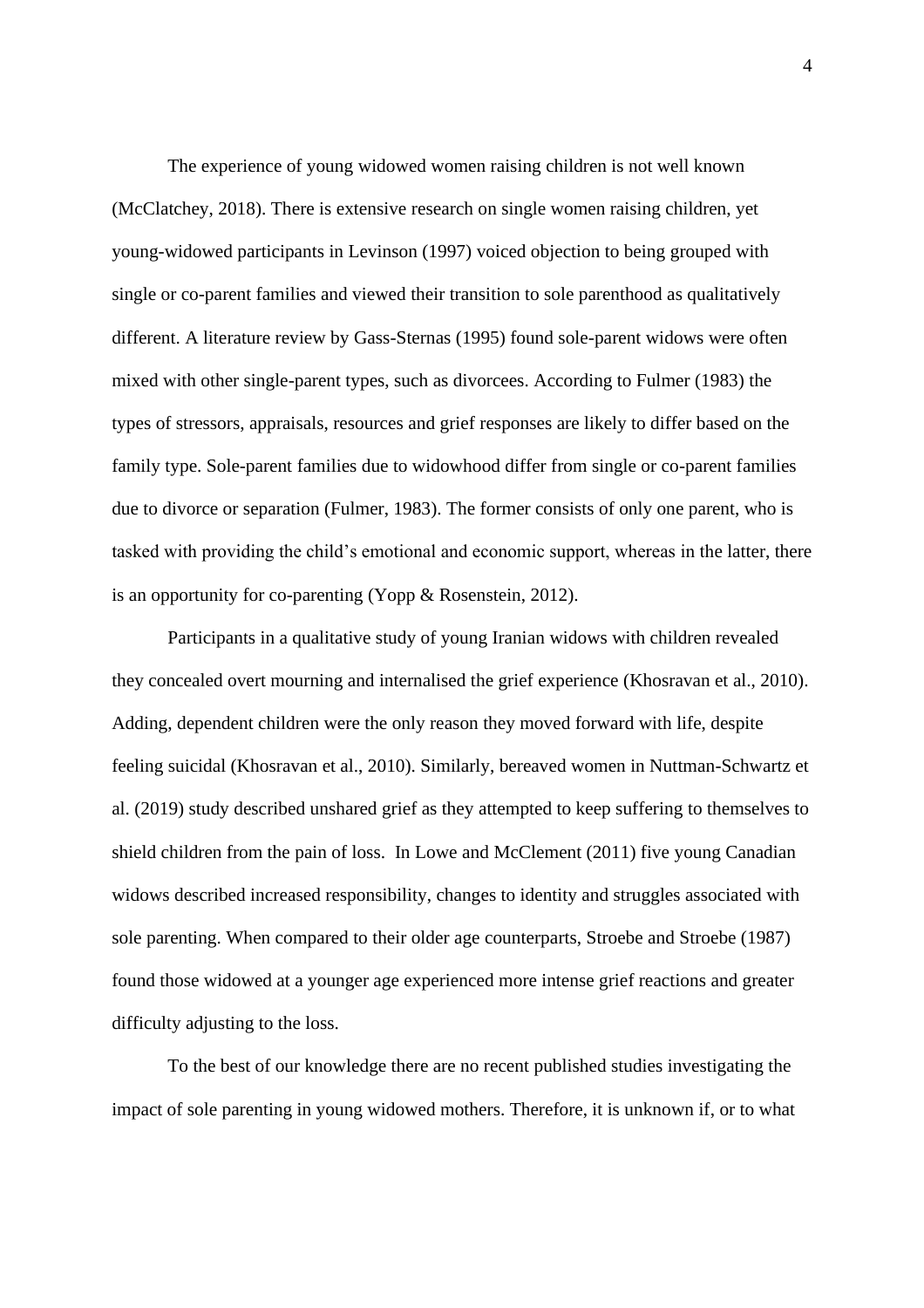extent, children and the associated connections are considered a buffer or burden when investigating young widowhood. Or understanding bereavement.

## *Sole Parent Widowers*

There is limited research on sole parent widowers, the majority examine older widowed men without dependent children. Themes arising from qualitative research on young widowers centre on a commitment to new roles, where caring for children and domestic responsibilities take priority (O'Neil & Mendelsohn; McClatchey, 2018). Widowed fathers also lament how lonely and difficult it can be to make decisions on behalf of children, without input from the other parent (McClatchey, 2018).

Two quantitative studies (Yopp et al., 2015, 2019) examined young-widowed fathers. The first exploratory study consisted of 259 fathers with dependent-aged children and who had lost a wife to cancer (Yopp et al., 2015). While participants reported satisfaction with their parenting style and felt they met parental expectations, they also reported elevated depression, grief and stress related to their parenting role (Yopp et al., 2015). Within the sample, 65% reported clinically significant depressive symptoms and 75% reported feeling overwhelmed with the responsibilities of being a parent (Yopp et al., 2015). The second study examined grief intensity and depressive symptoms among 252 widowed fathers, mean age 46 years, who had lost a wife to cancer (Yopp et al., 2019). Two years post-bereavement, 45% of the sample exceeded clinically significant thresholds for depressive symptomatology (Yopp et al., 2019). Grief intensity mirrored that of depression and remained significantly high 2 years post-loss (Yopp et al., 2019).

Together, the findings by Yopp et al. (2015, 2019) indicate that young widowed fathers are a psychologically vulnerable group, who experience elevated depression and grief intensity for a considerable period post-loss. However, it is unknown if this is due to sole parenting, being widowed men or young widowhood in general, as there was an absence of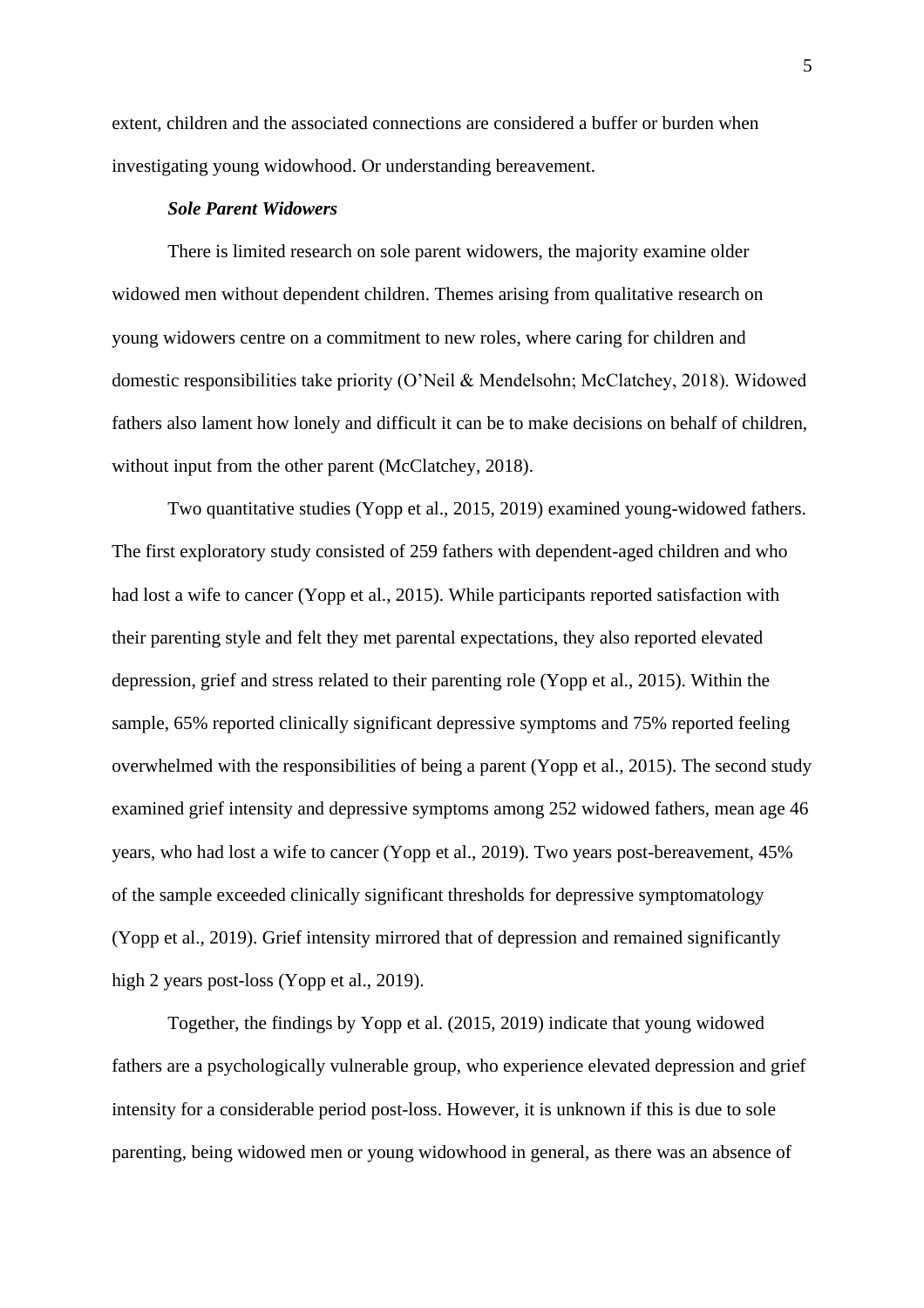non-parents and widows from the sample. Whatever the case, poor bereavement outcomes were evident many years after the loss and Yopp et al.'s (2015, 2019) findings contradict those found within the broader literature on spousal loss (Bonanno et al., 2002; Mancini et al., 2015). Here, there is almost unanimous agreement that two years is an appropriate period for an individual to adapt to and recover from the effects of bereavement (Bennett  $&$  Soulsby, 2012).

# **Financial Wellbeing**

The death of a primary income earner is considered one of the most devastating shocks faced by a household (Fadlon et al., 2019). The threat to income security following spousal loss is considerable and often leads to poverty and poor bereavement outcomes (Feldman et al., 2000). It is estimated up to 56% of the difference in economic status between married and widowed individuals is attributable to the death of a spouse (DiGiacomo et al., 2015). Among young widows, economic hardship was identified as the most common stressor, particularly for those with children (Gass-Sternas, 1995). Young-widowed fathers earning less than USD50,000 per annum were found to have significantly higher grief two years post-loss in Yopp et al. (2019). Moreover, Gass-Sternas (1995) found economic issues in young widowhood have the potential to impact the health of not only the surviving spouse but also of dependent children. Despite the importance of financial status on wellbeing, there is a lack of attention to economic issues in young widowhood.

#### **Employment**

In addition to income, employment is an important determinant of wellbeing (Sinclair & Cheung, 2016). Paid employment could reduce the adverse effects of economic hardship on bereavement outcomes (Pai & Barrett, 2007). Workforce participation also expands the social network, which is said to buffer against feelings of social isolation (Pai & Barrett, 2007).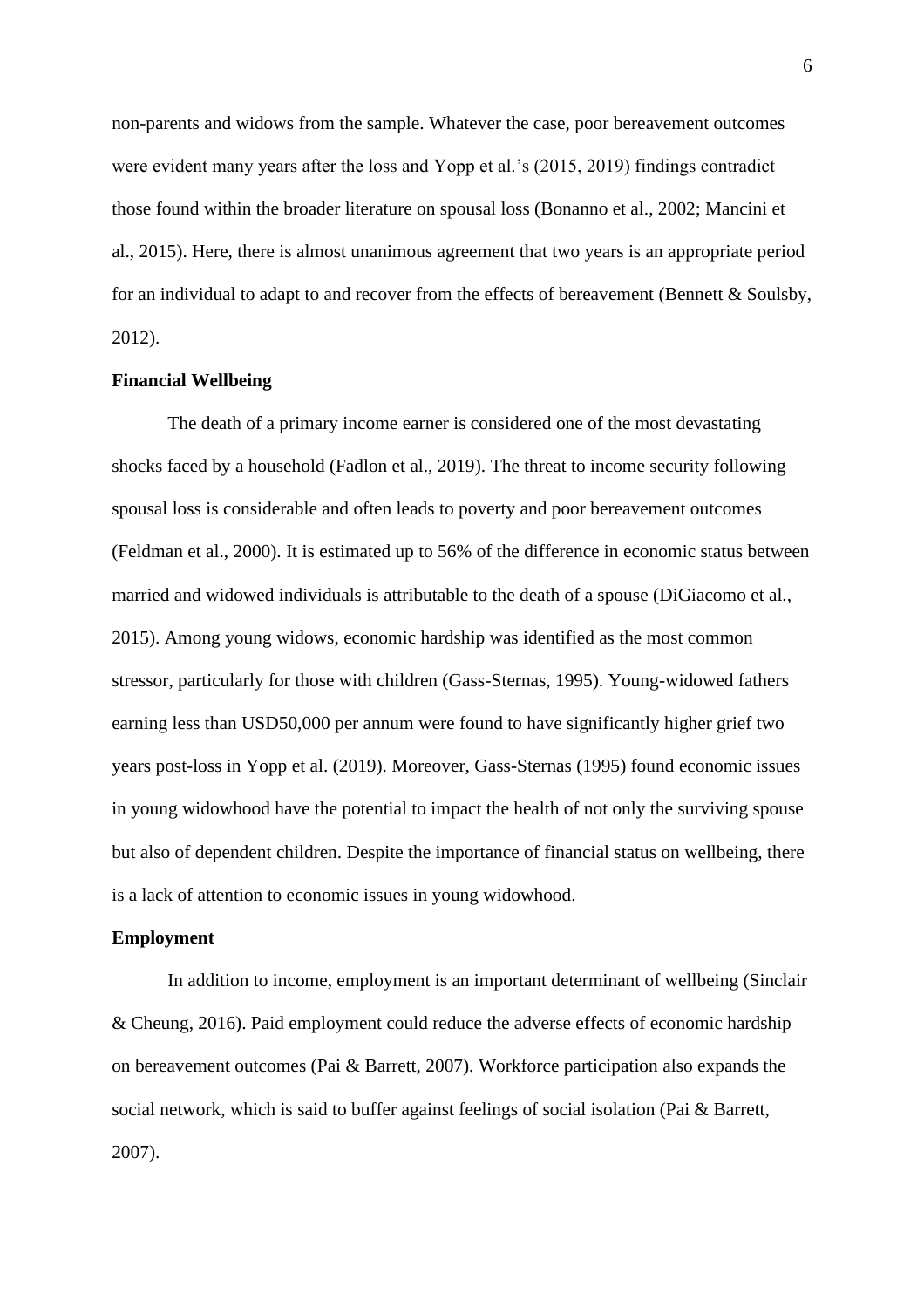A study of older widows who were in the paid workforce prior to bereavement found greater psychological adjustment for those previously employed compared to those without employment experience (Pai & Barrett, 2007). However, Gass-Sternas (1995), reported employment was an additional stressor placed upon young widows with children. Adding that employment was not possible for some as they lacked the necessary support to look after dependent children (Gass-Sternas, 1995). ). It is currently unknown if the beneficial effects of employment extend into the young-widowed population, or if the energy and effort required to take on employment limits the energy and effort available to look after dependent children, engage in self-care, adapt to a new identity and cope with the loss (Shapiro, 1997).

# **Circumstances of Death**

Grief intensity may be further magnified when the death is unnatural or unexpected, as is often the case in early to midlife (Jones et al., 2019). Unexpected death of a loved one is reported as the most common traumatic experience in community epidemiological surveys worldwide (Atwoli et al., 2017). It has strong associations with post-traumatic stress disorder and according to the *DSM-5*, only unexpected violent or accidental death of a loved one not natural death qualifies for PTSD diagnosis. When loss is anticipated, the psychological adjustment to bereavement is said to be smoother (Sasson & Umberson, 2014). It has been suggested that long-term illness provides the surviving spouse with the opportunity to prepare and experience a type of anticipatory grief (Donnelly et al., 2001); however, this claim is contentious (Carr et al., 2001). While several studies have explored whether anticipated or sudden death is more distressing, research findings are not conclusive (Carr et al., 2001), and do not specifically address the unique circumstances of those widowed young.

A handful of studies have failed to find significant correlations between violent causes of death and bereavement outcomes (Feigelman et al., 2009; van der Houwen et al., 2010), yet a body of research suggests the opposite (McDevitt-Murphy et al., 2012; Shear et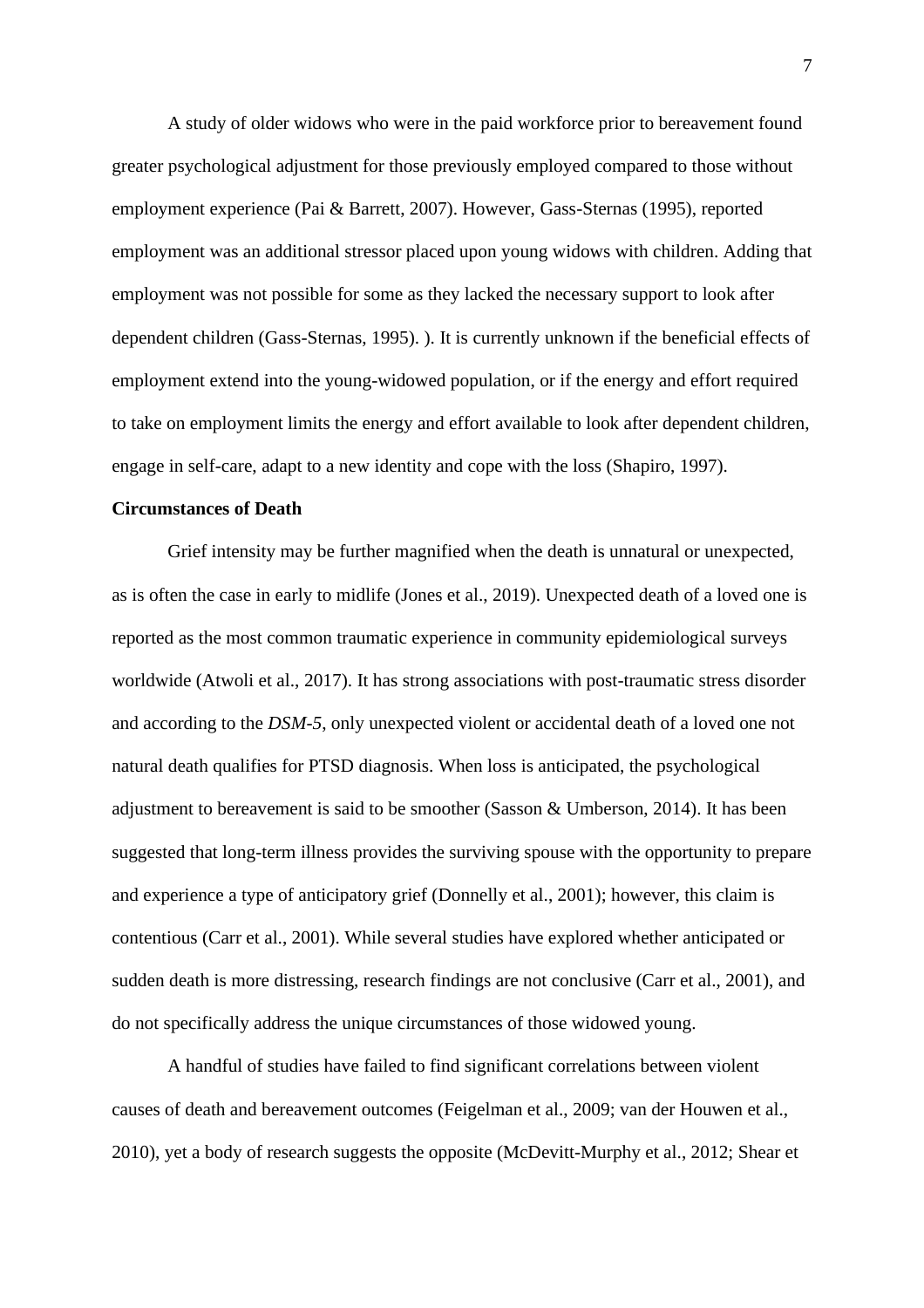al., 2006). A recent study using a large epidemiological general population sample ( $N =$ 26,534) found associations between sudden cause of death (i.e., terrorist attacks, accidents, suicide, murder and heart attack) and symptoms of anxiety, depression, psychiatric disorders, substance misuse and elevated risk of PGD (Keyes et al., 2014). Moreover, relatives bereaved by suicide have self-reported lower psychiatric and general health (Feigelman et al., 2009) as well as an increased need for professional help compared to those bereaved by natural death (de Groot et al., 2006).

Yet, there was no impact of forewarning on depression, shock, anger or grief among those widowed in Carr et al. (2001). Further, cancer deaths were equally as distressing as unexpected deaths in Caserta et al. (2013). Objective not subjective expectation of death, was associated with increased depressive and grief symptoms in a study of adults bereaved in mid to late life (Donnelly et al., 2001). However, Byrne and Raphael (1994) found subjective not objective expectation of death was the only significant predictor of grief intensity in a sample of older Australian widowers. In a younger bereaved sample, subjective unexpected loss was associated with increased grief (Stroebe et al., 2012). The impact of forewarning on bereavement outcomes is not conclusive, largely due to differences in methodology and operational definitions (e.g., objective versus subjective expectancy) used. As such, we included a subjective measure of expectedness as well as an objective measure of cause of death.

#### **Intrapersonal Resilience and Interpersonal Support**

Within the bereavement literature, there is a large emphasis on resilience as an intrapersonal trait (Thompson & Cox, 2020). It has been found to protect individuals experiencing trauma and interpersonal loss, is a significant predictor of positive emotions (Ong et al., 2010) and aids in recovery from stress (Ong et al., 2006). More recently, pre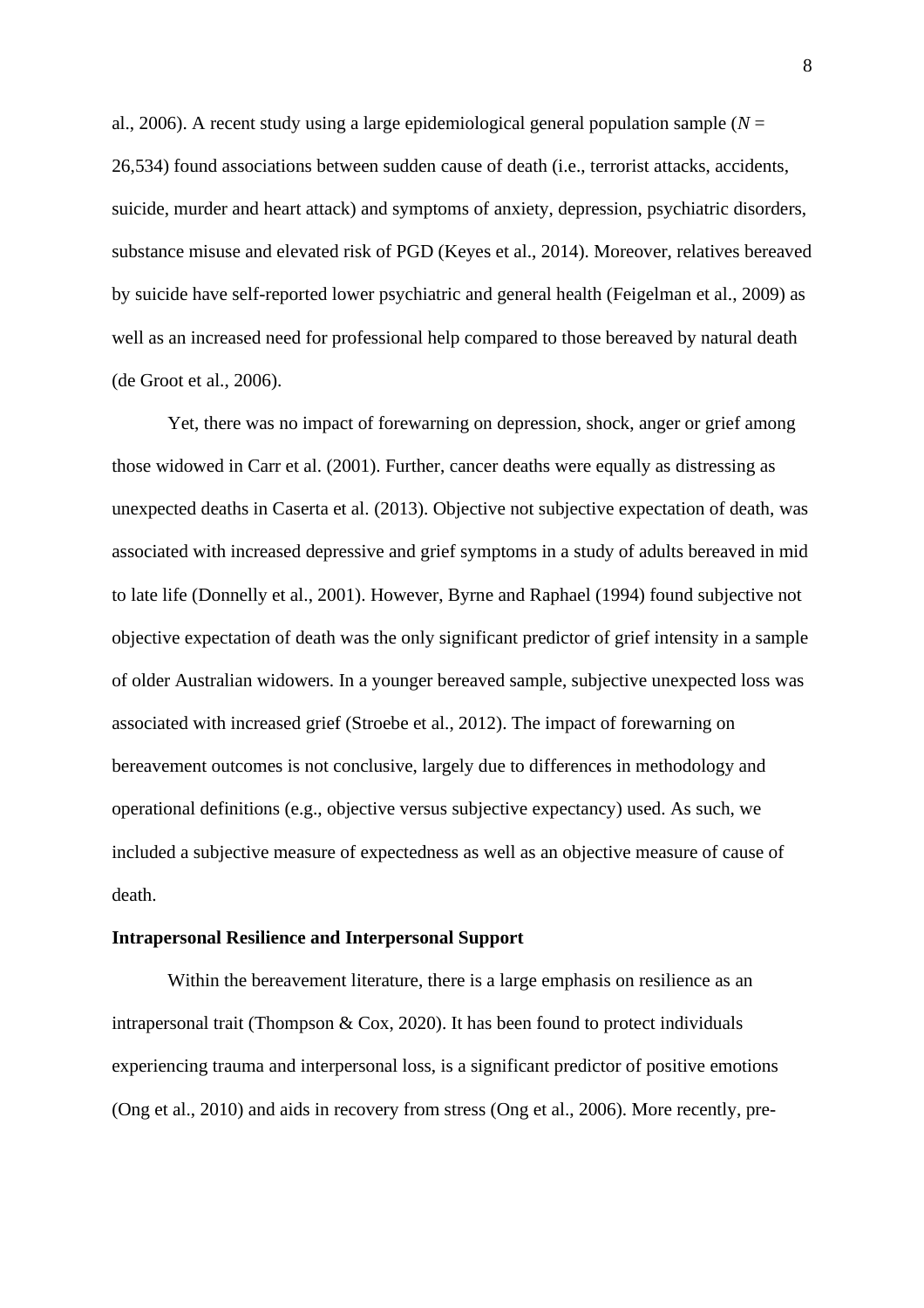bereavement psychological resilience mediated depressive symptoms among a large sample of older men and women  $(N = 5,626)$  who had experienced spousal loss (King et al., 2018).

However, when examining bereavement, a purely intrapersonal approach is not appropriate, as it does not recognise the social resources surrounding the bereaved (Thompson & Cox, 2020). A broader definition of resilience offered by Pooley and Cohen (2010) acknowledges that, while resilience is within the individual, it is their ability to 'exhibit resourcefulness by using available internal and external resources in response to different contextual and developmental challenges' (p. 34) that affords them the ability to adapt when faced with adversity.

Peer and family support are two interpersonal resources that provide the bereaved an opportunity to address and identify their needs, in the context of knowing others are there to support them (Lowe & McClement, 2011). Bereaved individuals more often seek support from family and friends than professionals, yet almost one third report they do not receive adequate support (Aoun et al., 2020). It is assumed social support buffers deleterious effects of bereavement, however, investigations into the role of peer and family support have produced mixed results (W. Stroebe et al., 2005). However, when social support is perceived as helpful it is a strong determinant of psychosocial wellbeing and a protective factor against prolonged grief disorder (PGD) and depression post-bereavement (Breen, 2021).

In Stylianos and Vachon (1993), family support was the most helpful form of assistance in early bereavement, while peer support was most valuable over time. However, a meta-analysis of social support as a buffer against PGD found it did not moderate the impact of bereavement on stress levels (W. Stroebe et al., 2005). Among the qualitative literature on young widowhood, there is a strong focus on seeking support via friendships (Lowe & McClement, 2011). Young widows report the value of new friendships, especially with those who have also lost a spouse (Lowe & McClement, 2011). Participants reported feelings of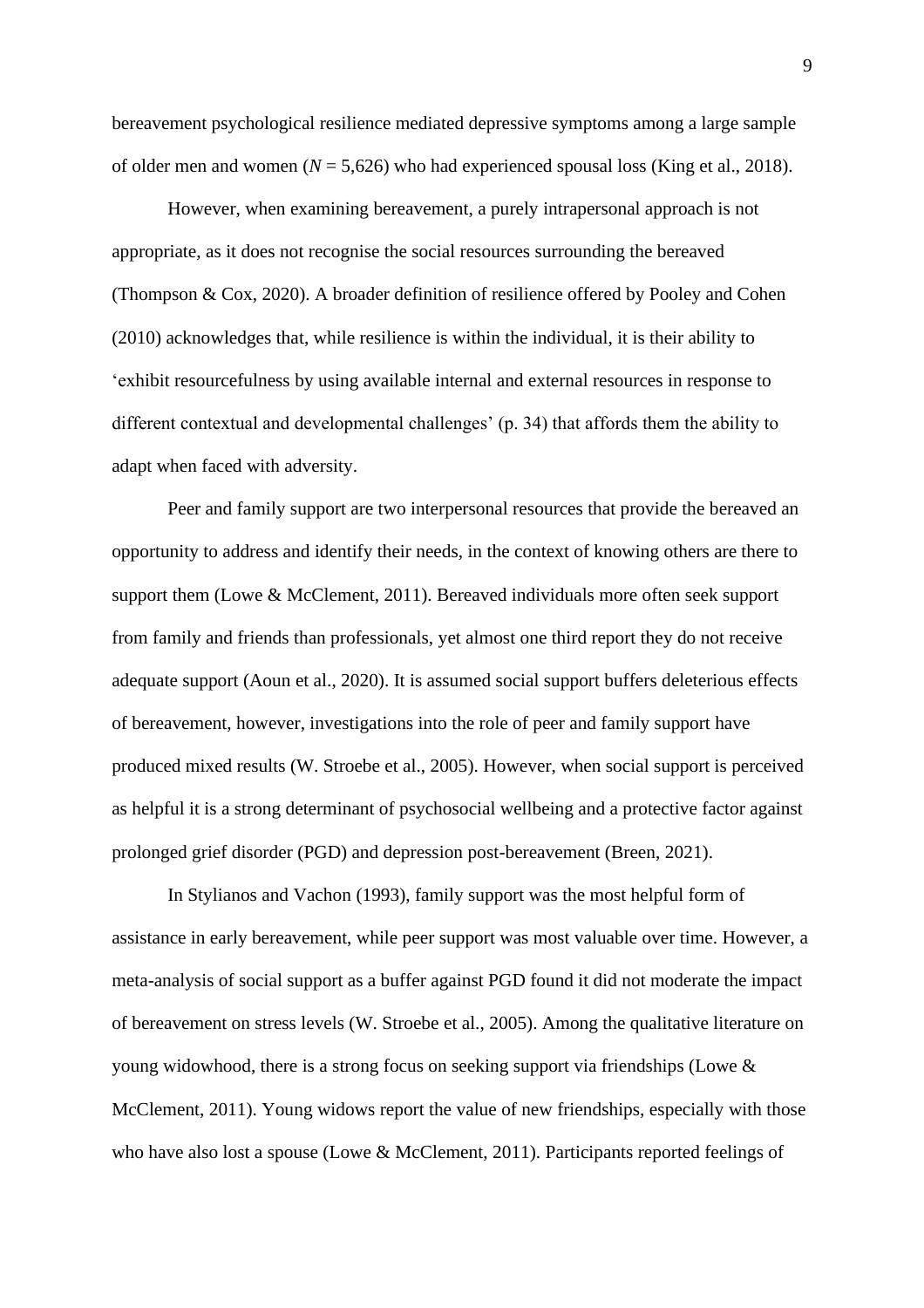isolation due to their unique situation in Taylor and Robinson (2016), and participants in Jones et al. (2019) felt only those who had experienced a similar loss would understand. A common theme is instant support in the immediate aftermath of losing a spouse, yet a dwindling of long-term support (Taylor & Robinson, 2016).

## **The Dual Process Model**

Taken together, loss-orientated stressors directly related to the death (e.g., cause and expectedness) and restoration-orientated stressors indirectly related (e.g., finances, sole parenting) have the potential to impact upon bereavement outcomes. The dual process model (DPM) of coping with bereavement provides a framework to systematically examine these factors. Established in 1999 by Margaret Stroebe and Henk Schut the DPM partitions rumination from Freud's theory of grief work and integrates cognitive stress theory, stress response syndrome, the two-track model of bereavement and the model of incremental grief (for a review, see Fiore, 2019).

The DPM improved upon existing models by identifying and overcoming their limitations, accounting for the fact that (a) bereaved persons often deal with multiple stressors rather than one at a time and (b) interpersonal relationships and interactions with others are as crucial as intrapersonal processes (Stroebe & Schut, 2006). The DPM posits that the bereaved oscillate between loss-orientated and restoration-orientated coping in response to loss-orientated and restoration-orientated stressors (Stroebe & Schut, 2006). The DPM has been found to accurately reflect the challenges faced by the bereaved (Fiore, 2019) and is certainly applicable to the widowed young, as they face a complex and challenging set of restoration-orientated stressors. We used the DPM to systematically examine factors in the framework relevant to young widowhood that impact upon coping and bereavement outcomes (see Figure 1).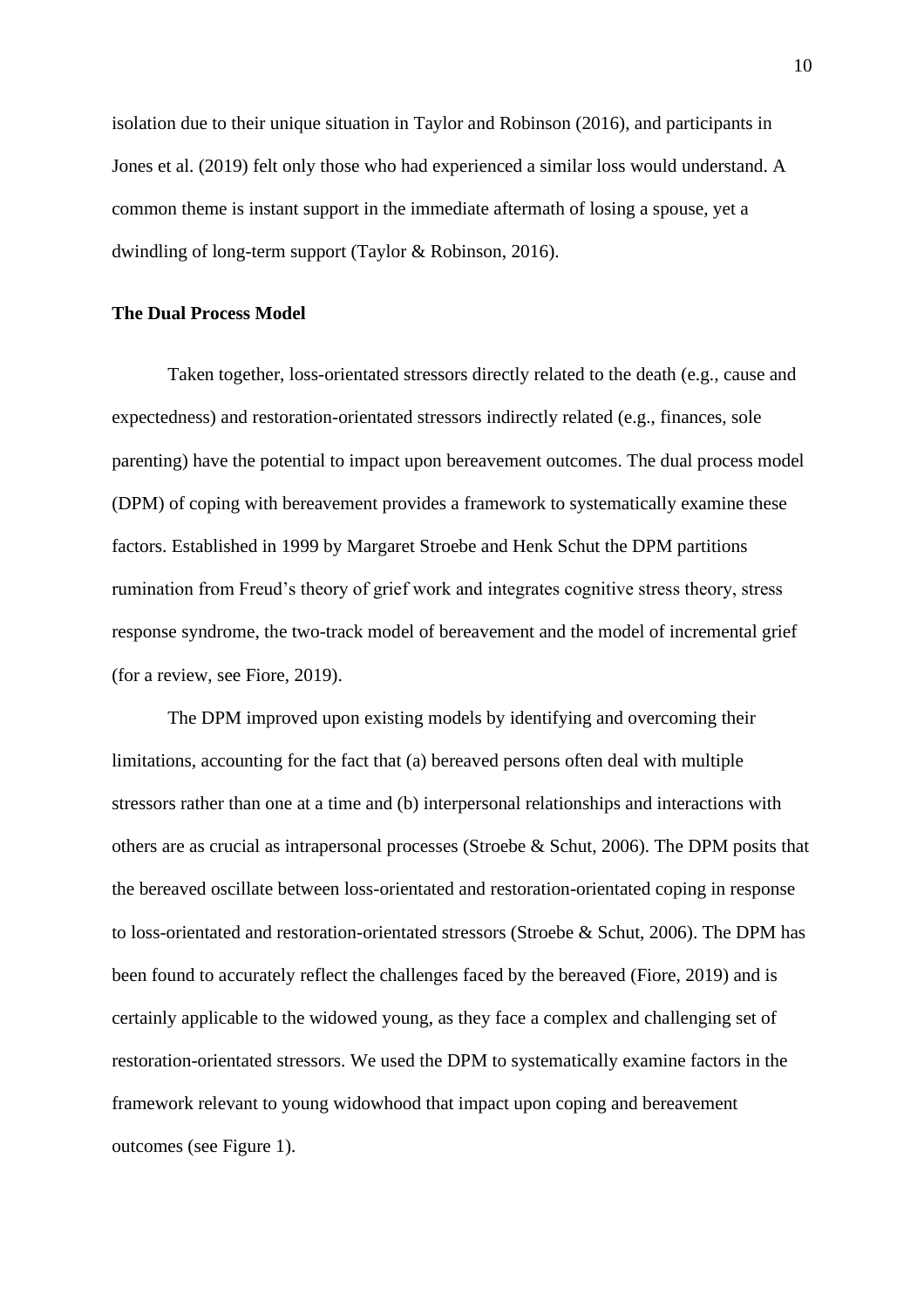# **Figure 1**

*Schematic Representation of the Dual Process Model Integrative Framework*



*Note*. CFPB = Consumer Financial Protection Bureau; PFRS = Protective Factors for Resilience Scale; IDWL = Inventory of Daily Widowed Life; WEMWBS = Warwick– Edinburgh Mental Well-Being Scale; PGD = prolonged grief disorder; PG-13 = Prolonged Grief Disorder Scale–13. Segments A, B and C in the model represent factors in the present study, applicable to young widowhood, that influence coping (Segment D) and bereavement outcomes (Segment E). Adapted from 'The Prediction of Bereavement Outcome: Development of an Integrative Risk Factor Framework', by M. S. Stroebe, S. Folkman, R. O. Hansson & H. Schut, 2006, *Social Science and Medicine*, *63*(9), p. 2444. [\(https://doi.org/10.1016/j.socscimed.2006.06.012\)](https://doi.org/10.1016/j.socscimed.2006.06.012) Copyright 2006 by Elsevier.

## **The Present Study's Hypotheses**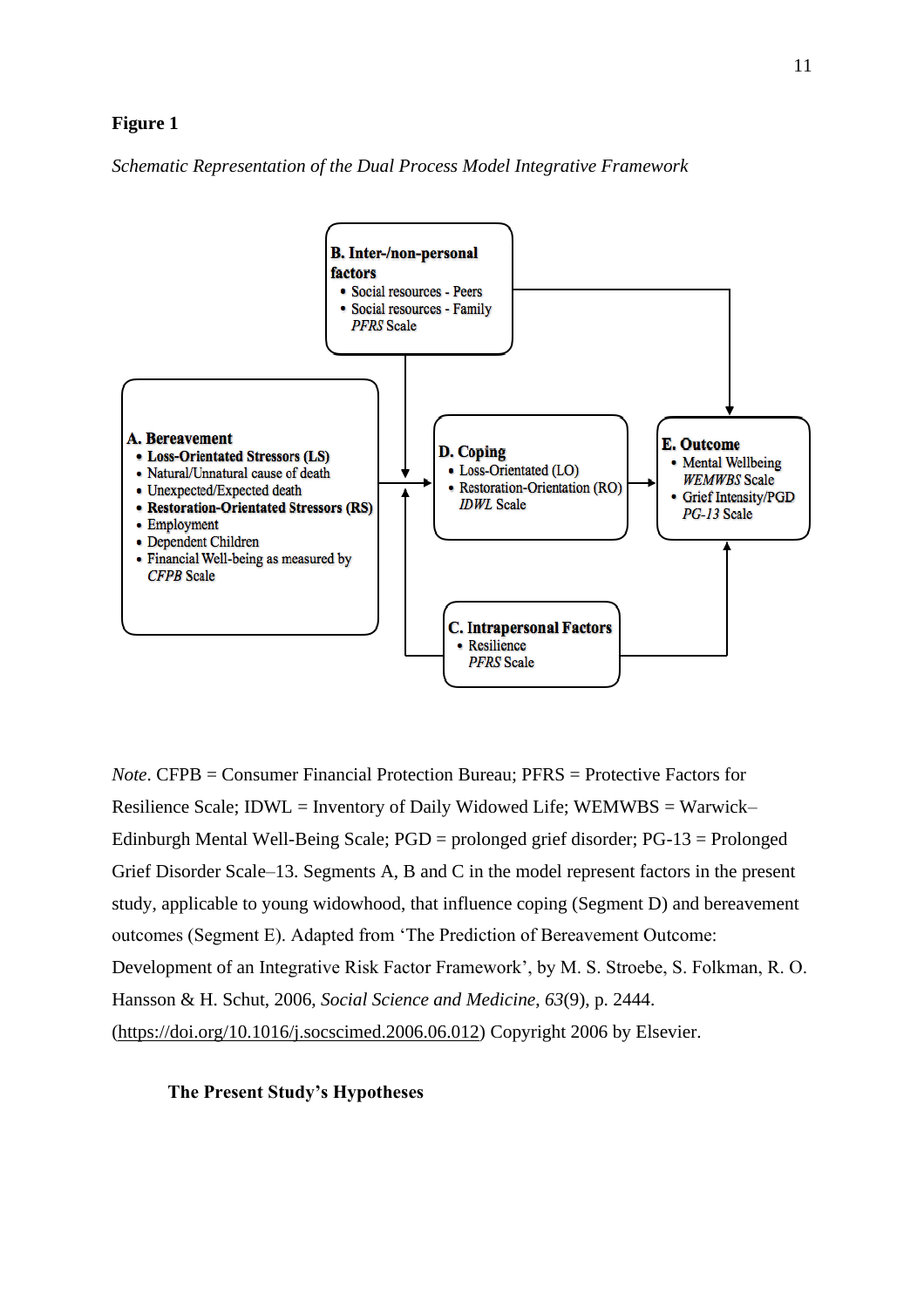We proposed the following hypotheses with the aim to better understand what factors in the DPM framework are associated with bereavement outcomes in young widowhood:

- 1. In accordance with the DPM framework, the independent variables—expectedness of death, cause of death, employment, parental status, financial wellbeing and protective factors for resilience—will be significantly associated with:
	- 1(a) the use of loss-orientated and restoration-orientated coping
	- 2(b) mental wellbeing
	- 3(c) grief intensity
- 2. In keeping with prior research, loss-orientated coping will be negatively associated with mental wellbeing and positively associated with grief intensity.
- 3. In keeping with prior research, restoration-orientated coping will be positively associated with mental wellbeing and negatively associated with grief intensity.
- 4. In accordance with the DPM integrative framework, after controlling for time since loss, the predictor variables expectedness of death, cause of death, employment, parental status, financial wellbeing, protective factors for resilience, loss-orientated coping and restoration-orientated coping will explain a significant amount of the variance in grief intensity

# **Method**

# **Participants**

Participants aged 18-49 years and widowed at least 3 months were recruited from private young-widowed Facebook support groups of which the chief investigator was a member. The online survey elicited 741 responses. Participants were removed from the final analyses for exceeding age criteria ( $n = 39$ ), incomplete survey data missing completely at random ( $n = 85$ ) and poor-quality responses ( $n = 1$ ), leaving 651 participants. Outliers were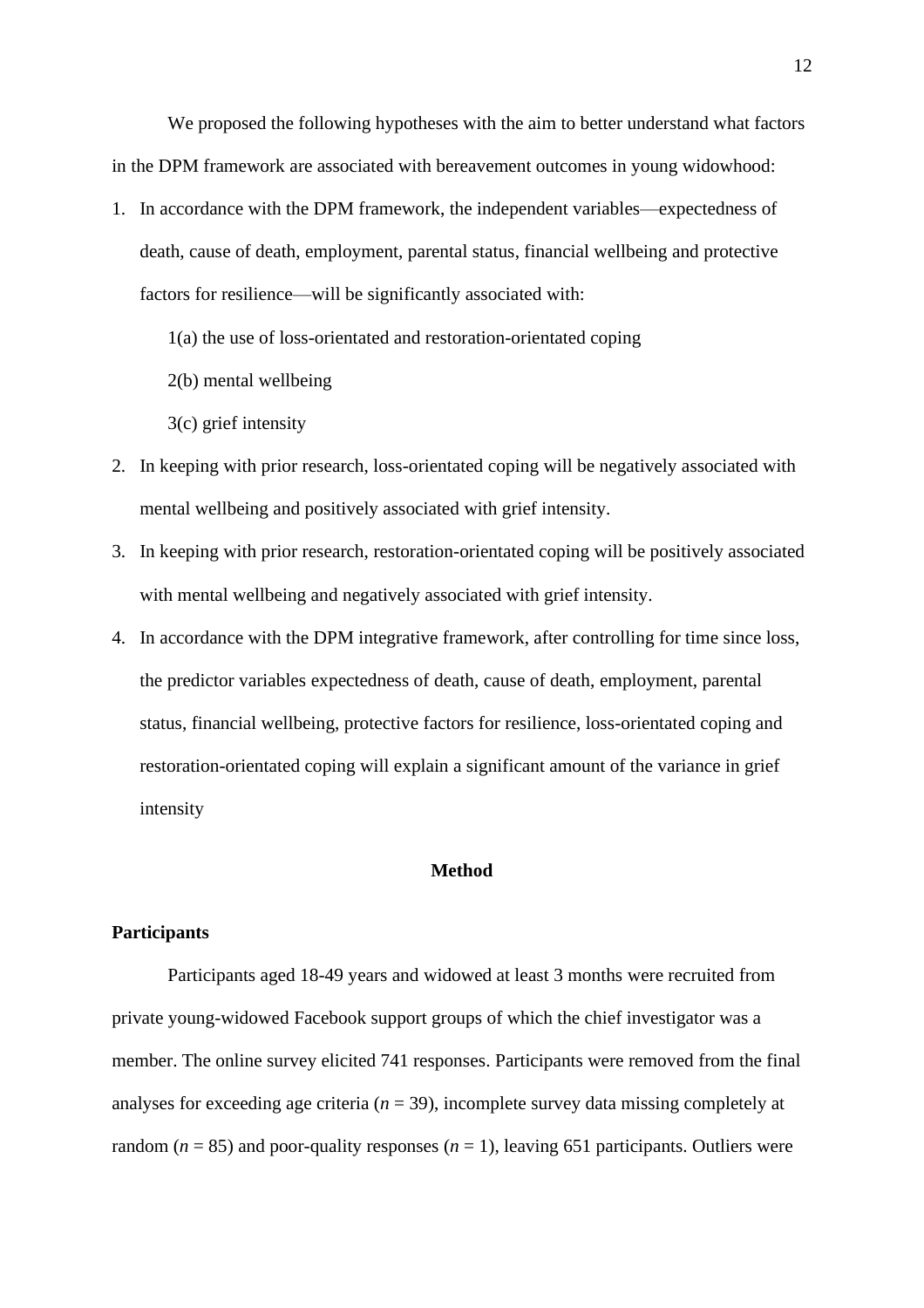assessed using Hoaglin and Iglewicz's (1987) outlier labelling rule, whereby cases falling outside the interquartile range (IQR) by a factor of 2.2 (times IQR) were removed. Thirteen cases were removed due to income estimates above the threshold, leaving 603 participants. The mean age of participants was 39.3 years  $(SD = 6.19)$ ; sociodemographic data and relevant loss characteristics are presented in Table 1.

# **Table 1**

| <b>Variable</b>             | $\boldsymbol{n}$ | $\frac{0}{0}$            | <b>Variable</b>                                   | $\boldsymbol{n}$ | $\frac{0}{0}$ |
|-----------------------------|------------------|--------------------------|---------------------------------------------------|------------------|---------------|
| <b>Sex</b>                  |                  |                          | Highest education level                           |                  |               |
| Female                      | 589              | 97.7                     | Less than 12 years of                             | 19               | 3.2           |
| Male                        | 14               | 2.3                      | education                                         |                  |               |
| Expectedness of death       |                  |                          | Completed high school (12)<br>years of education) | 42               | 7.0           |
| Sudden                      | 472              | 78.3                     | Some university trade or                          |                  |               |
| Not sudden                  | 131              | 21.7                     | technical school                                  | 137              | 22.7          |
| Cause of death              |                  |                          | Completed university, trade                       | 231              | 38.3          |
| Natural (illness)           | 324              | 53.7                     | or technical school                               |                  |               |
| Unnatural (suicide,         | 279              | 46.3                     | Postgraduate or<br>professional degree            | 174              | 28.9          |
| homicide, accident)         |                  |                          |                                                   |                  |               |
| Current relationship status |                  |                          | Current employment status                         |                  |               |
| In a romantic relationship  | 211              | 35                       | Full-time employed                                | 329              | 54.6          |
| Not in a romantic           | 392              | 65<br>Part-time employed |                                                   | 124              | 20.6          |
| relationship                |                  |                          | Not in paid                                       | 29               | 4.8           |
| Country of residence        |                  |                          | employment/not looking                            |                  |               |
| <b>United States</b>        | 409              | 67.8                     | Not in paid                                       | 36               | 6.0           |
| Australia                   | 126              | 20.9                     | employment/looking                                |                  |               |
| Canada                      | 28               | 4.6                      | Homemaker or child<br>rearing                     | 70               | 11.6          |
| <b>United Kingdom</b>       | 30               | 5.0                      | Student                                           | 15               | 2.5           |
| Other                       | 10               | 2.0                      |                                                   |                  |               |

*Sociodemographic Data and Loss Characteristics*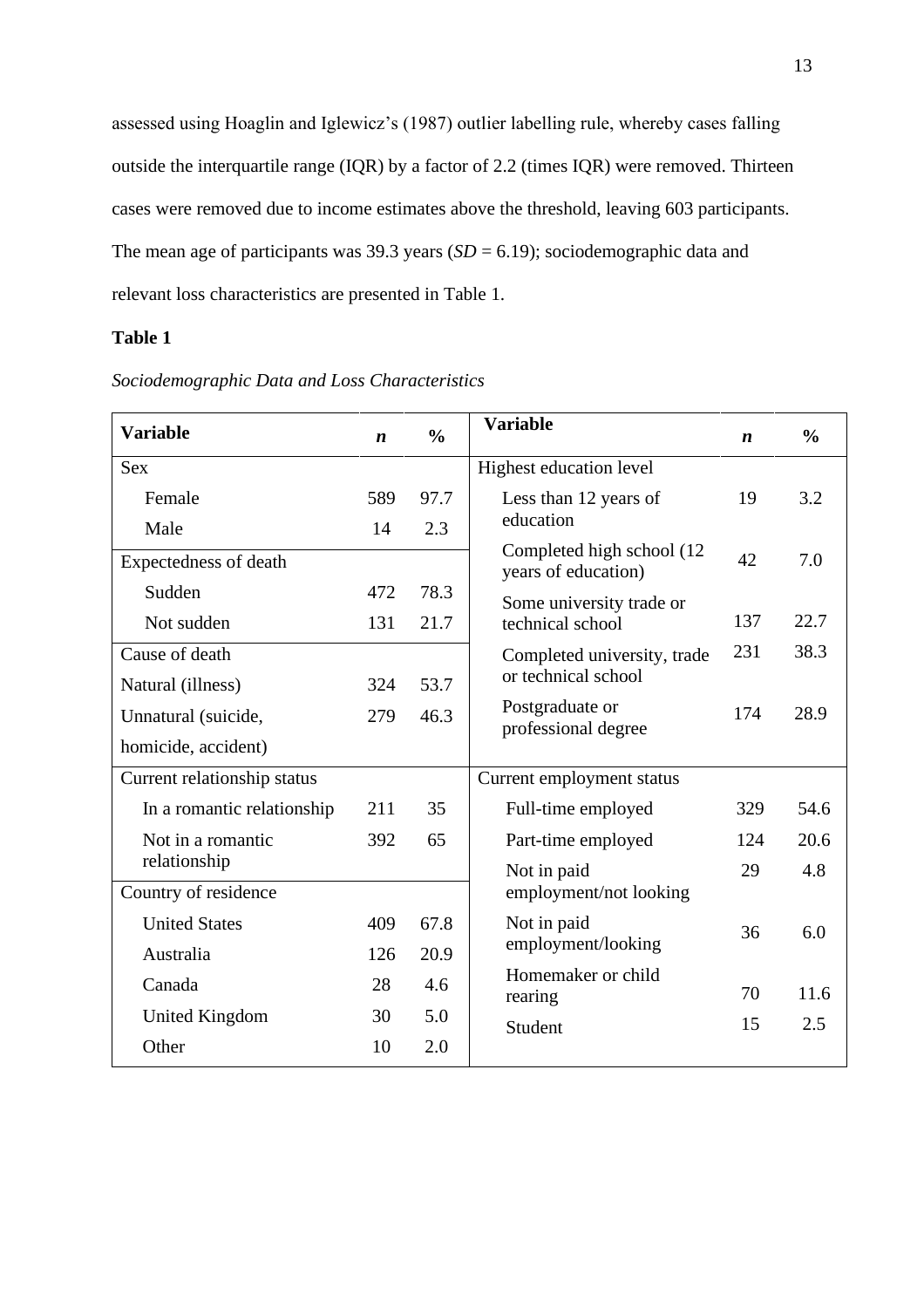| Time since spousal loss |     |      | Income per annum (USD) |     |      |
|-------------------------|-----|------|------------------------|-----|------|
| $3 - 6$ months          | 63  | 10.4 | $<$ \$10,000           | 46  | 7.6  |
| $6 - 12$ months         | 95  | 15.8 | \$10,001 to \$20,000   | 66  | 11.0 |
| $1 - 2$ years           | 117 | 19.4 | \$20,001 to \$40,000   | 194 | 32.1 |
| $2 - 5$ years           | 223 | 37   | \$40,001 to \$60,000   | 138 | 22.9 |
| $>$ 5 years             | 105 | 17.4 | \$60,001 to \$80,000   | 95  | 15.8 |
| Dependent children      |     |      | \$80,001 to \$100,000  | 39  | 6.5  |
| Yes                     | 473 | 78.4 | > \$100,000            | 25  | 4.1  |
| N <sub>o</sub>          | 130 | 21.6 |                        |     |      |

Note.  $N = 603$ 

# **Materials**

**The Consumer Financial Protection Bureau (CFPB) Financial Well-Being Scale (CFPB, 2017)** assessed the subjective current and future financial wellbeing of participants. The brief 5-item scale conceptualises financial wellbeing as an individual's capacity to meet economic goals, absorb financial shock and have financial freedom to enjoy life (Netemeyer et al., 2018). In the current sample, taking age and self-administration into account, those with a financial wellbeing raw score under 5 will almost universally experience financial insecurity. Raw scores of 6–10 indicate probable financial insecurity. The majority of those with raw scores of 11–14 are financially stable, and those scoring over 14 are almost universally financially secure (CFPB, 2017). Cronbach's alpha in the present study was .84.

**The Protective Factors for Resilience Scale (PFRS; Harms et al., 2017)** captured the inter- and intrapersonal variables of interest. The self-report 15-item scale measured participants psychosocial resources for resilience. These include personal resources (e.g., 'I believe in myself'), social resources–peers (e.g., 'My friends treat me fairly'), and social resources–family (e.g., 'I feel safe within my family'; Appendix E; Harms et al., 2017). Higher summed scores indicate greater psychosocial and personal resources for resilience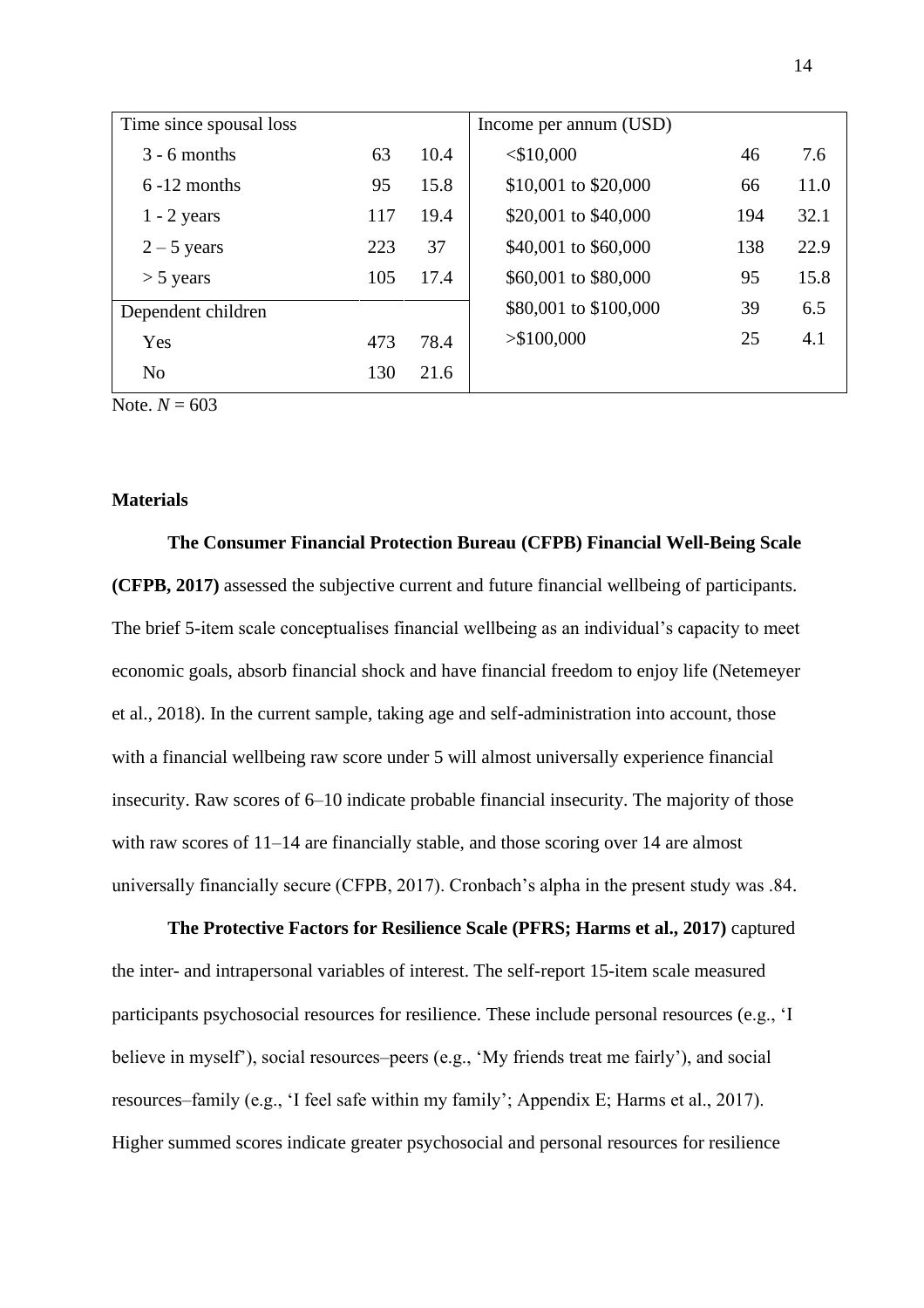(Harms et al., 2017). Cronbach's alpha in previous studies is excellent, .93 (Harms et al., 2017). Cronbach's alpha in the present study was .91.

**The Inventory of Daily Widowed Life (IDWL; Caserta & Lund, 2007).** The 22 item IDWL measured how often participants took part in loss-orientated coping (e.g., looking at photos of their spouse) and restoration-orientated coping (e.g., attending to financial matters) over the previous week. Cronbach's alphas in previous studies are .91 for the lossorientated subscale and .78 for the restoration-orientated subscale (Caserta & Lund, 2007). It is widely accepted that Cronbach's alpha levels above .70 are adequate for research purposes (Hulin et al., 2001). The IDWL Loss-Orientated subscale reached .90. Yet the IDWL Restoration-Orientated subscale did not reach minimum internal consistency at .68. Removal of two items would increase the alpha to .70 but had the potential to impact content validity. Cronbach's alpha is concerned with measuring interrelatedness among scale items and we would not necessarily expect all restoration-orientated activities to be related (e.g. watching television, visiting lawyers). While reliability of the IDWL Restoration-Orientated subscale is low, the summed scores indicate the extent of restoration-orientated coping used. Therefore, all items of the IDWL Restoration-Orientated subscale were retained and included in the final analysis.

## **The Warwick–Edinburgh Mental Well-Being scale (WEMWBS; Tennant et al.,**

**2007)** captured hedonic (e.g., happiness) and eudemonic perspectives of wellbeing (e.g., a sense of purpose, social relationships; Ng Fat et al., 2017). The positively worded 14-item measure has five response categories, which yield a total summary score range of 14–70 (Koushede et al., 2019). A score below 40 indicates low mental wellbeing with probable depression; 41–45, possible high risk of psychological distress; 45–60, average mental wellbeing; and 60 and above, high mental wellbeing (Warwick Medical School, 2018). Previous validation studies have found excellent internal consistency ranges of .89–.91 in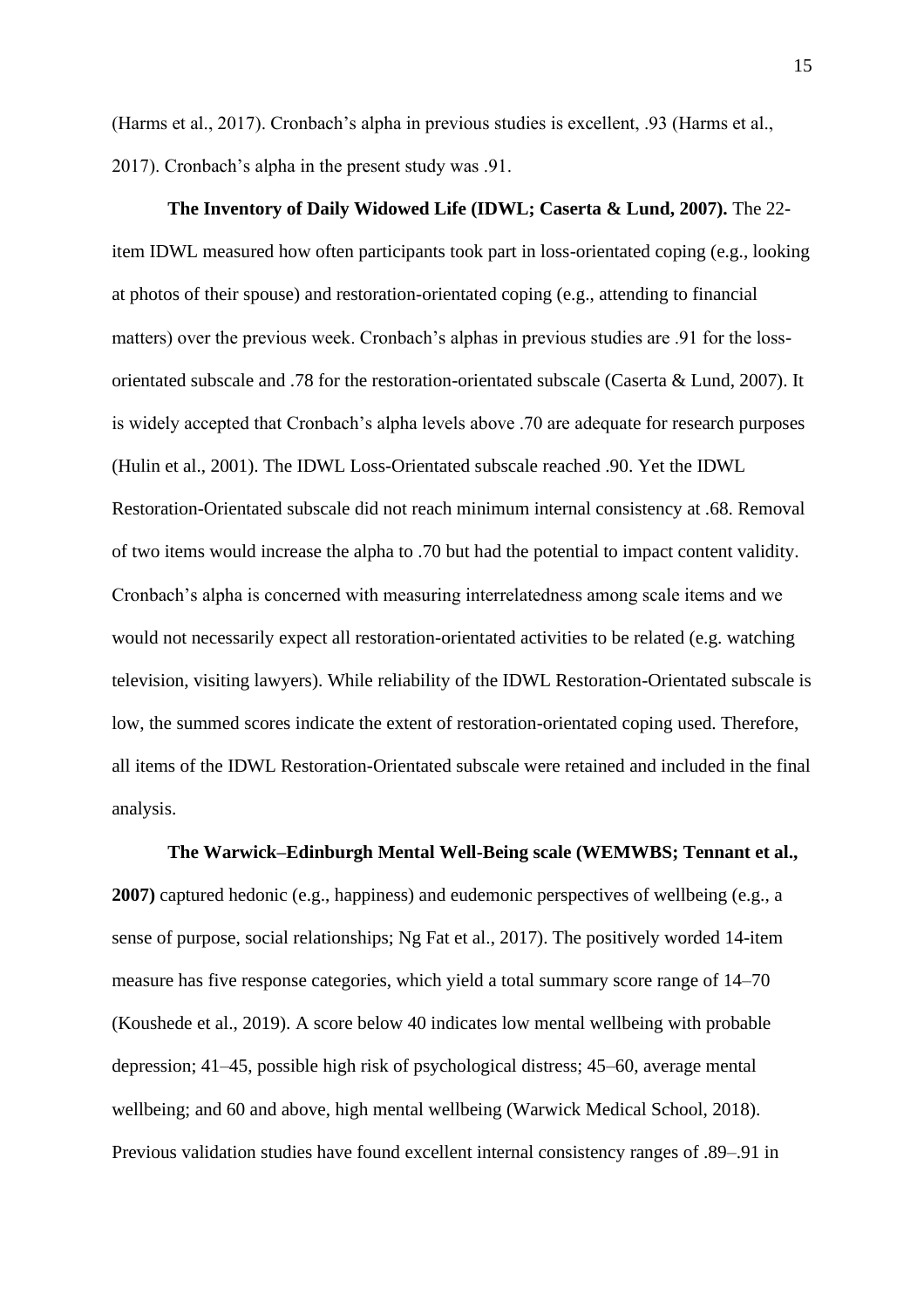student and population samples (Tennant et al., 2007). Cronbach's alpha in the current sample was .95.

**The Prolonged Grief Disorder–13 (PG-13) scale (Prigerson et al., 2009)** assessed grief intensity. The 13-item instrument is widely used in research and clinical settings and is a diagnostic tool for PGD (Pohlkamp et al., 2018). Eleven items assess cognitive (e.g., 'Have you had trouble accepting the loss?'), behavioural (e.g., 'How often have you tried to avoid reminders that the person you lost is gone?') and emotional (e.g., 'Do you feel emotionally numb since your loss?') symptoms of PGD (Prigerson et al., 2009). These items are rated on frequency scales of 1 'not at all' to 4 'at least once a day' and intensity scales of 1 'not at all' to 5 'overwhelmingly'. The possible score range is 11–55 points. While there are no officially recommended cut-off scores, past research has found summed scores of 35–54 for these 11 items meet diagnostic criteria for PGD (Pohlkamp et al., 2018). The remaining two items are 'yes' or 'no' responses concerned with the duration of grief (e.g., experiencing yearning or intense emotional pain for at least 6 months) and functional impairment (Prigerson et al., 2009). To meet criteria for functional impairment, participants must answer 'yes' to the question: 'Have you experienced a significant impairment in social, occupational or other important areas of functioning?' (Prigerson et al., 2009). Validated in several different countries, the internal consistency of the PG-13 is high, .89 (Pohlkamp et al., 2018). Cronbach's alpha in the current sample was .88.

# **Results**

## **Descriptive Statistics**

As can be seen in Table 2, the majority of participants faced significant or probable financial insecurity. Almost half experienced low mental wellbeing with probable depression. In line with past research, we used the score range  $35 - 54$  as a guideline to determine diagnostic criteria for PGD (Pohlkamp et al., 2018; Prigerson et al., 2009). Applying this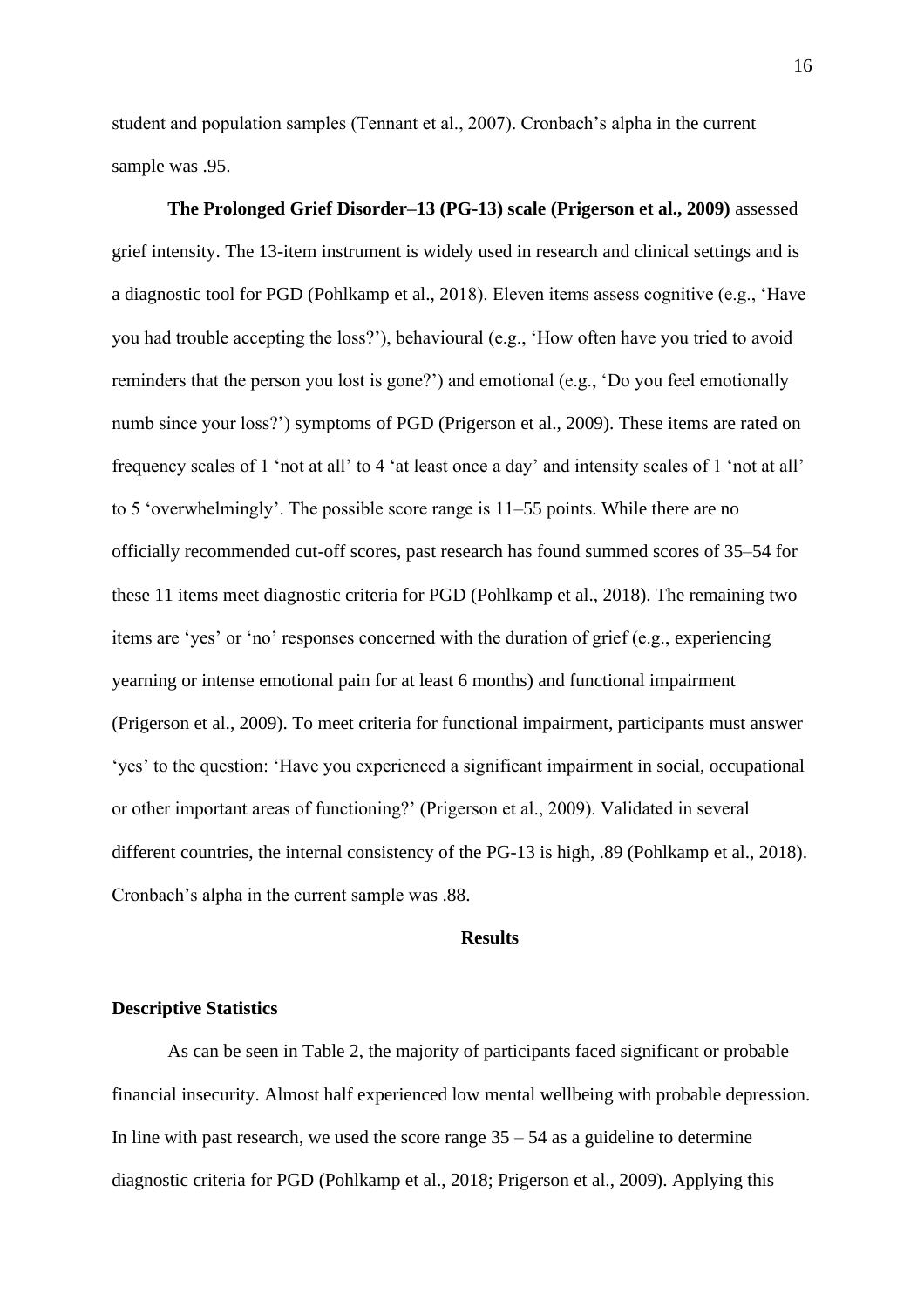criterion to the current sample, almost half scored within the diagnostic range for PGD.

Nearly two-thirds have experienced a significant reduction in social, occupational or other important areas of functioning.

# **Table 2**

# *Descriptive Statistics*

| <b>Measure</b> | Recommended or suggested cut-off scores                                                                  | $\boldsymbol{n}$ | $\frac{0}{0}$ |
|----------------|----------------------------------------------------------------------------------------------------------|------------------|---------------|
| <b>CFPB</b>    | Significant financial insecurity (raw score $0-5$ )                                                      | 150              | 24.9          |
|                | Probable financial insecurity (raw score $6-10$ )                                                        | 224              | 37.1          |
|                | Financially stable (raw score $11-14$ )                                                                  | 141              | 23.4          |
|                | Financially secure (raw score 15–20)                                                                     | 88               | 14.6          |
| <b>WEMWBS</b>  | Low mental wellbeing with probable depression $(14-40)$                                                  | 305              | 50.6          |
|                | Possible high risk of psychological distress $(41-45)$                                                   | 108              | 17.9          |
|                | Average mental wellbeing (45–60)                                                                         | 173              | 28.7          |
|                | High mental wellbeing $(> 60)$                                                                           | 17               | 2.8           |
| $PG-13$        | Does not meet diagnostic criteria for PGD $(< 35)$                                                       | 341              | 56.6          |
|                | Meets diagnostic criteria for PDG (35–54)                                                                | 261              | 43.4          |
|                | Experiencing a significant impairment in social, occupational or<br>other important areas of functioning | 392              | 65            |

*Note. N* = 603; CFPB = Consumer Financial Protection Bureau Financial Well-Being Scale; WEMWBS = Warwick–Edinburgh Mental Well-Being Scale; PG-13 = Prolonged Grief Disorder–13 scale; PGD = prolonged grief disorder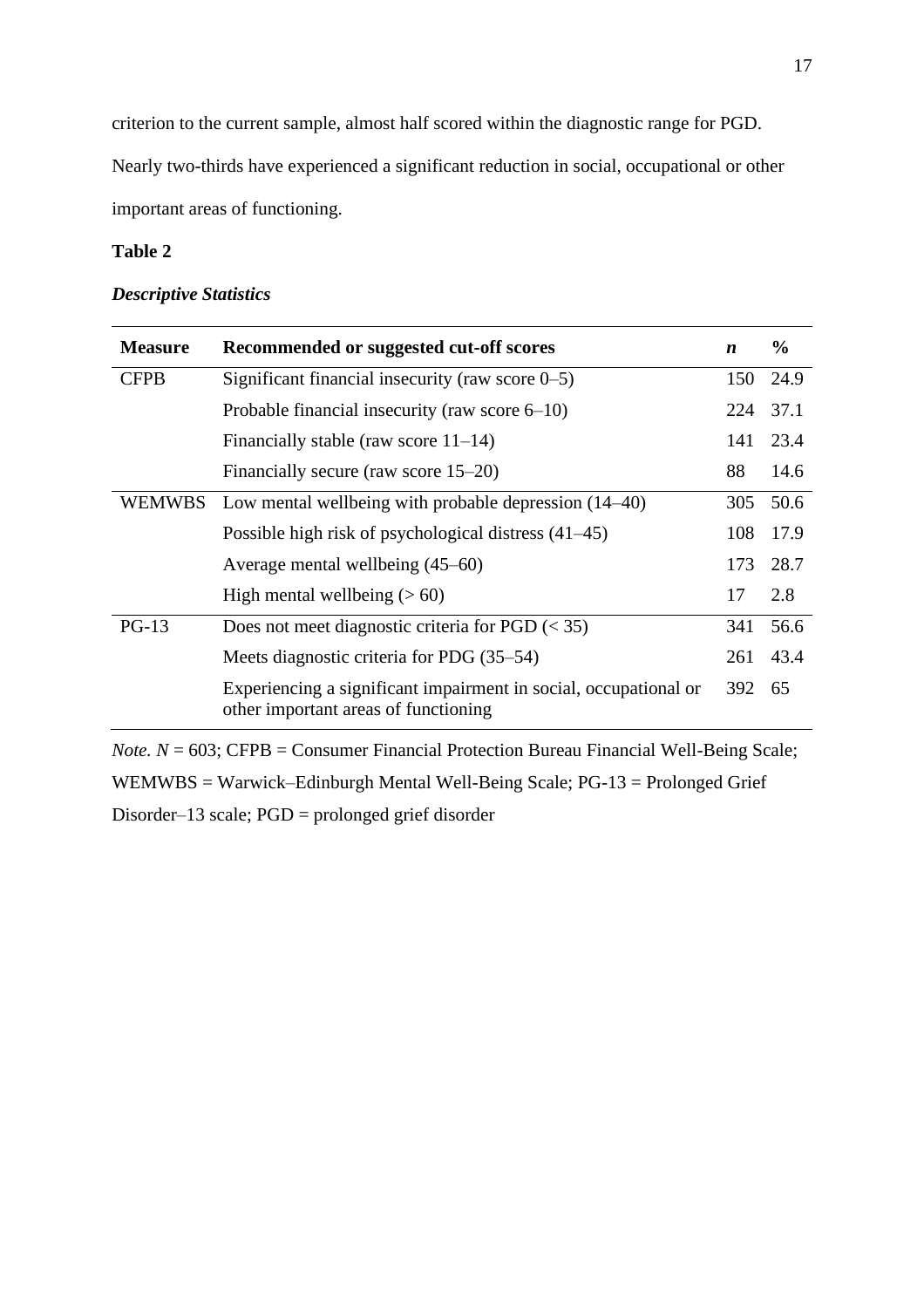# **Table 3**

*Descriptive Statistics, Pearson Correlation Coefficients and Reliability Analyses for the Control Variable and Variables in the Dual Process Model Integrative Framework*

|                 | $\mathbf{1}$     | 2          | 3       | $\overline{4}$  | 5      | 6         | $\tau$              | 8                   | 9                               | 10 | $\boldsymbol{M}$ | <b>SD</b> | <b>Skew</b>  | $\alpha$ |
|-----------------|------------------|------------|---------|-----------------|--------|-----------|---------------------|---------------------|---------------------------------|----|------------------|-----------|--------------|----------|
| 1. Time         |                  |            |         |                 |        |           |                     |                     |                                 |    | 3.35             | 1.23      | $-0.47$      |          |
| 2. Expectedness | $-.01$           |            |         |                 |        |           |                     |                     |                                 |    | 1.22             | 0.41      | 1.38         |          |
| 3. Cause        | $-.11*$          | $-.47**$ — |         |                 |        |           |                     |                     |                                 |    | 1.46             | 0.50      | 0.15         |          |
| 4. Employment   | $-.09*$          | $-.03$     | .07     |                 |        |           |                     |                     |                                 |    | 1.25             | 0.43      | 1.17         |          |
| 5. Dependents   | .02              | .05        | $-.07$  | $-11**$ —       |        |           |                     |                     |                                 |    | 1.22             | 0.41      | 1.39         |          |
| 6. CFPB         | $-.06$           | .01        | $-.04$  | $-.10*$         | $-.05$ |           |                     |                     |                                 |    | 9.13             | 4.78      | 0.20         | .84      |
| 7. PFRS         | $.09*$           | .03        | $-.04$  | $-.21**$ $-.05$ |        | $.42**$ — |                     |                     |                                 |    | 75.82            | 16.03     | $-0.51$      | .91      |
| 8. IDWLLO       | $-.41**$         | $-.03$     | $-.04$  | $.13**$         | .02    |           | $-.17**$ $-.37**$ — |                     |                                 |    | 31.09            |           | $7.24 -0.26$ | .90      |
| 9. IDWLRO       | $.18**$          | .01        | $-.03$  | $-.26**$        | .03    | $.18**$   |                     | $.49***$ $-.22**$ — |                                 |    | 27.50            | 4.76      | $-0.14$      | .68      |
| 10. WEMWBS      | $.23**$          | .06        | $-.07$  | $-.14**$        | .01    | $.37**$   |                     | $.73***$ $-.55**$   | $.54** -$                       |    | 40.36 11.01      |           | 0.01         | .95      |
| 11. $PG-13$     | $-.36**$ $-.08*$ |            | $-.09*$ | $.16**$         | .01    |           | $-.31***$ $-.57**$  |                     | $.72**$ $-.38**$ $-.73**$ 32.94 |    |                  | 10.30     | 0.06         | .88      |

*Note*.  $N = 603$ .  $\alpha$  = Cronbach's alpha; Time = time since loss, coded as  $1 = 3$ –6 months;  $2 = 6$ –12 months;  $3 = 1$ –2 years;  $4 = 2$ –5 years;  $5 = > 5$ years. Expectedness coded as  $1 =$  sudden;  $2 =$  not sudden. Cause  $=$  cause of death, coded as  $1 =$  natural;  $2 =$  unnatural. Employment coded as  $1 =$ employed;  $2 =$  not employed. Parent coded as  $1 =$  parent;  $2 =$  non-parent. CFPB = Consumer Financial Protection Bureau Financial Well-Being Scale; PFRS = Protective Factors for Resilience Scale; IDWLLO = Inventory of Daily Widowed Life, Loss-Orientated subscale; IDWLRO = Inventory of Daily Widowed Life, Restoration-Orientated subscale; WEMWBS = Warwick–Edinburgh Mental Well-Being Scale; PG-13 = Prolonged Grief Disorder–13 scale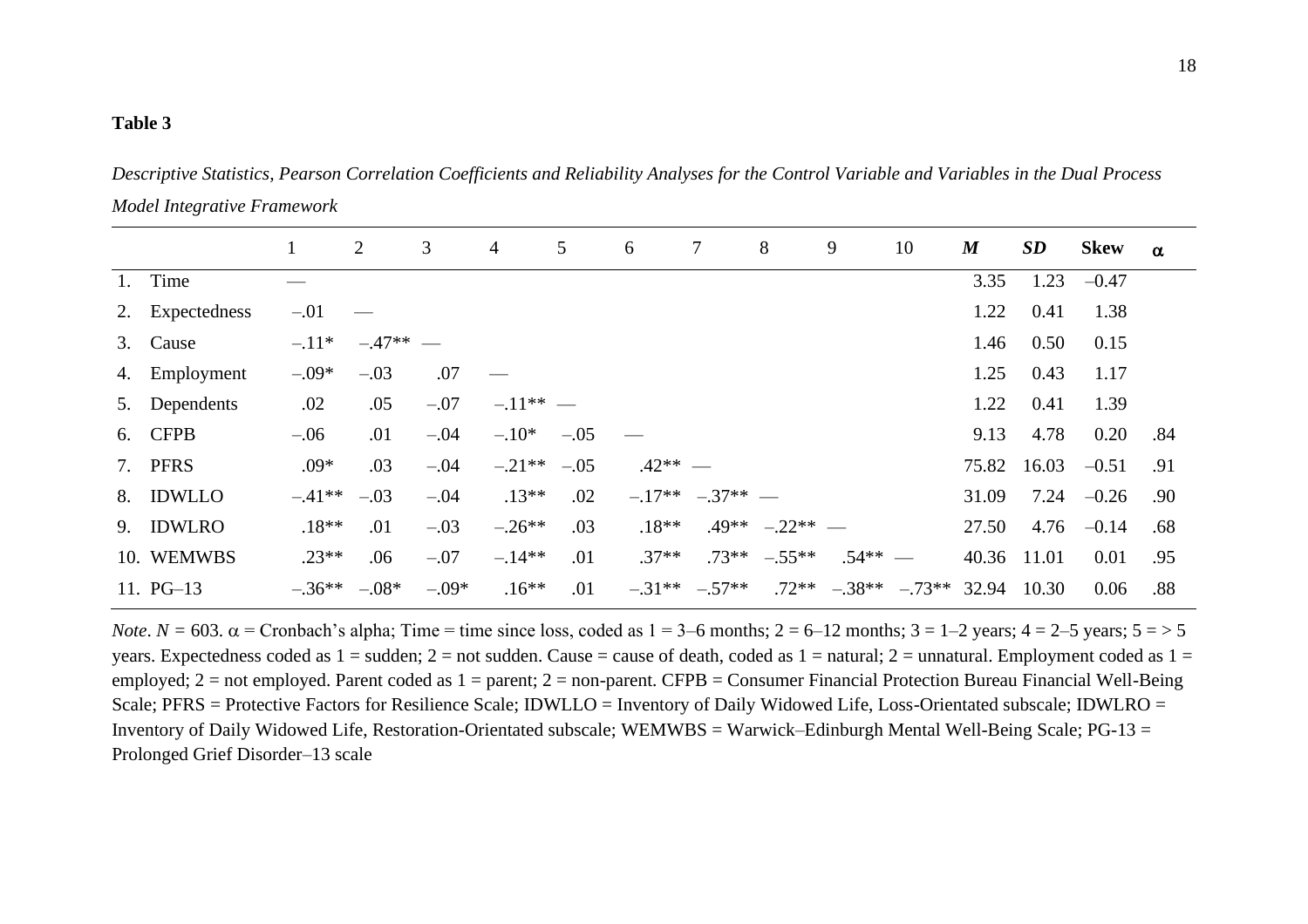## **Intercorrelations between Variables in the Dual Process Model Integrative Framework**

Hypothesis 1 (a) was partially supported. Personal protective factors for resilience demonstrated a large negative association with use of loss-orientated coping and a large positive association with use of restoration-orientated coping. Employment and finances were the only restoration-orientated stressors with significant associations. The loss-orientated stressors cause and expectedness of death were not significantly associated with lossorientated or restoration-orientated coping.

Hypothesis 1 (b) was partially supported. Employment, finances, and protective factors for resilience were all significantly associated with mental wellbeing. Cause, expectedness of death and parental status failed to reach significance. Hypothesis 1 (c) was largely supported. All factors in the DPM model except parental status were significant associated with grief intensity.

Hypothesis 2 was supported. Loss-orientated coping was negatively associated with mental wellbeing and positively associated with grief intensity. Hypothesis 3 was also supported. Restoration-orientated coping was positively associated with mental wellbeing and negatively associated with grief intensity.

Those employed with greater financial resources and inter and interpersonal protective factors for resilience used more restoration-orientated coping and reported greater mental wellbeing and lower grief intensity. Conversely, those not employed with poorer financial resources and inter and intrapersonal protective factors for resilience reported more lossorientated coping, greater grief intensity and lower mental wellbeing. While statistically significant, the practical significance of cause and expectedness of death on grief intensity was minimal.

## **Regression**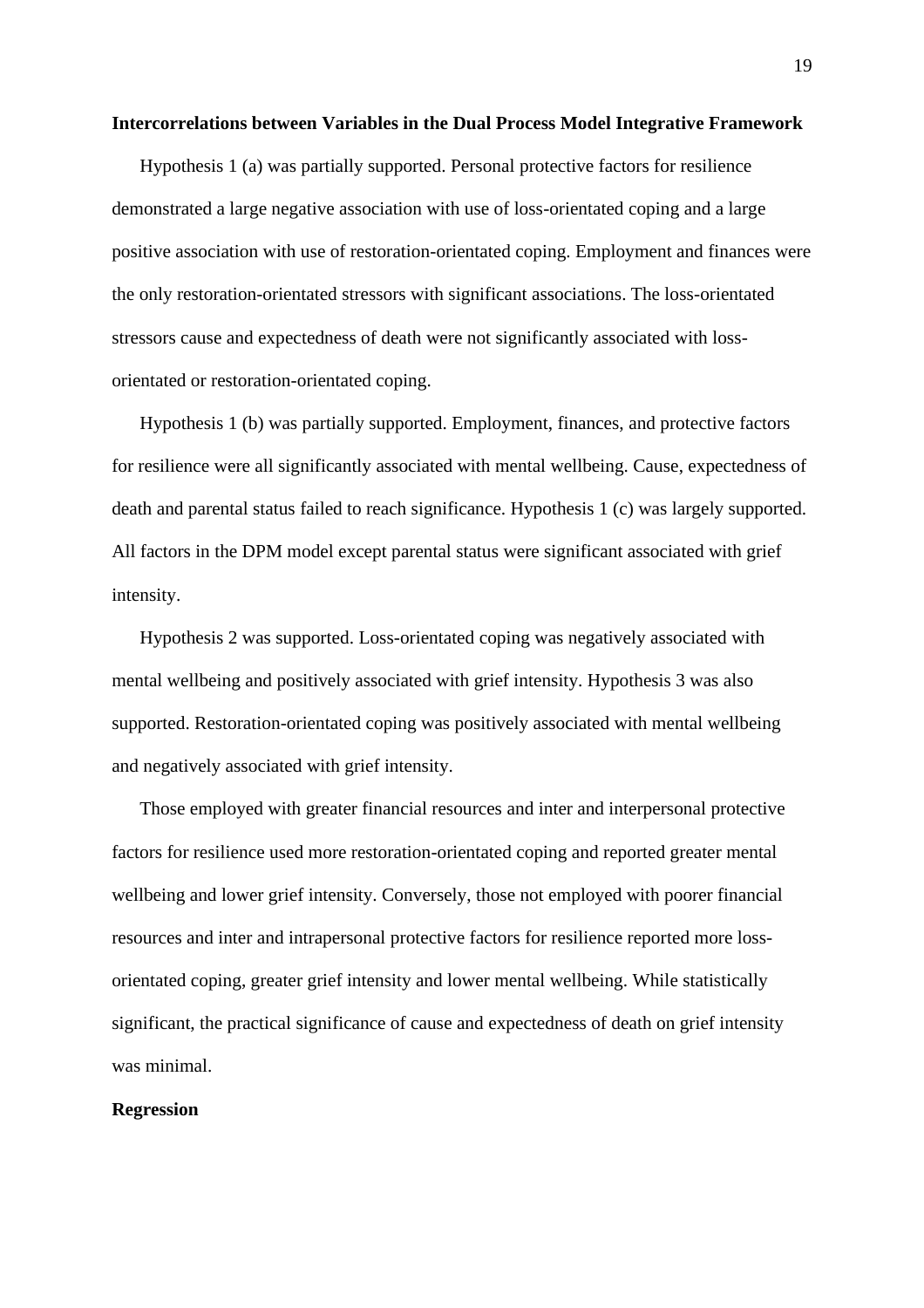A hierarchical regression was performed to test Hypothesis 2, that variables within the DPM integrative framework would explain a significant amount of the variance in grief intensity. Given the non-significant associations between parental status and any of the variables, parental status was excluded from analyses. Time since loss was entered as a control variable in Step 1. Expectedness of death, cause of death, employment and financial wellbeing were entered at Step 2. Protective factors for resilience were entered at Step 3. Loss-orientated and restoration-orientated coping were entered at Step 4. Results from the regression are reported in Tables 4.

# **Table 4**

*Hierarchical Regression Identifying the Relative Influence of Each Variable within the Dual Process Model Framework on Grief Intensity after Controlling for Time Since Loss*

| <b>Predictor</b>                       | <b>B</b> [95% CI]                                     | $\beta$ [95% CI]                                                      | Adj. $R^2 \Delta R^2$ |         |
|----------------------------------------|-------------------------------------------------------|-----------------------------------------------------------------------|-----------------------|---------|
| Step 1                                 |                                                       |                                                                       |                       |         |
| Time since loss                        |                                                       | $-2.90$ [ $-3.50$ , $-2.30$ ]** $-0.36$ [ $-0.44$ , $-0.29$ ]** .13** |                       |         |
| Step 2                                 |                                                       |                                                                       |                       |         |
| Cause<br>(LO stressor)                 | $1.80$ [0.24, 3.40]*                                  | $0.09$ [0.02, 0.17]*                                                  | $.25**$               | $.13**$ |
| Expectedness<br>(LO stressor)          | $-1.08$ [ $-2.94$ , 0.79]                             | $-0.05$ [ $-0.12$ , 0.04]                                             |                       |         |
| Employment<br>(RO stressor)            | $1.92$ [0.32, 3.51]*                                  | $-0.08$ [0.02, 0.16] $*$                                              |                       |         |
| <b>CFPB</b><br>(RO stressor)           |                                                       | $-0.65$ [ $-0.79, -0.50$ ]** $-0.31$ [ $-0.39, -0.25$ ]**             |                       |         |
| Step 3                                 |                                                       |                                                                       |                       |         |
| PFRS (inter/<br>intrapersonal factors) |                                                       | $-0.29$ $[-0.33, -0.25]$ ** $-0.48$ $[-0.54, -0.41]$ ** .43**         |                       | $.18**$ |
| Step 4                                 |                                                       |                                                                       |                       |         |
| <b>IDWL</b><br>(LO coping)             | $0.73$ [0.65, 0.81]**                                 | $0.54$ [0.48, 0.59]**                                                 | $.64**$               | $.21**$ |
| <b>IDWL</b><br>(RO coping)             | $-0.17$ $[-0.29, -0.06]$ * $-0.08$ $[-0.14, -0.03]$ * |                                                                       |                       |         |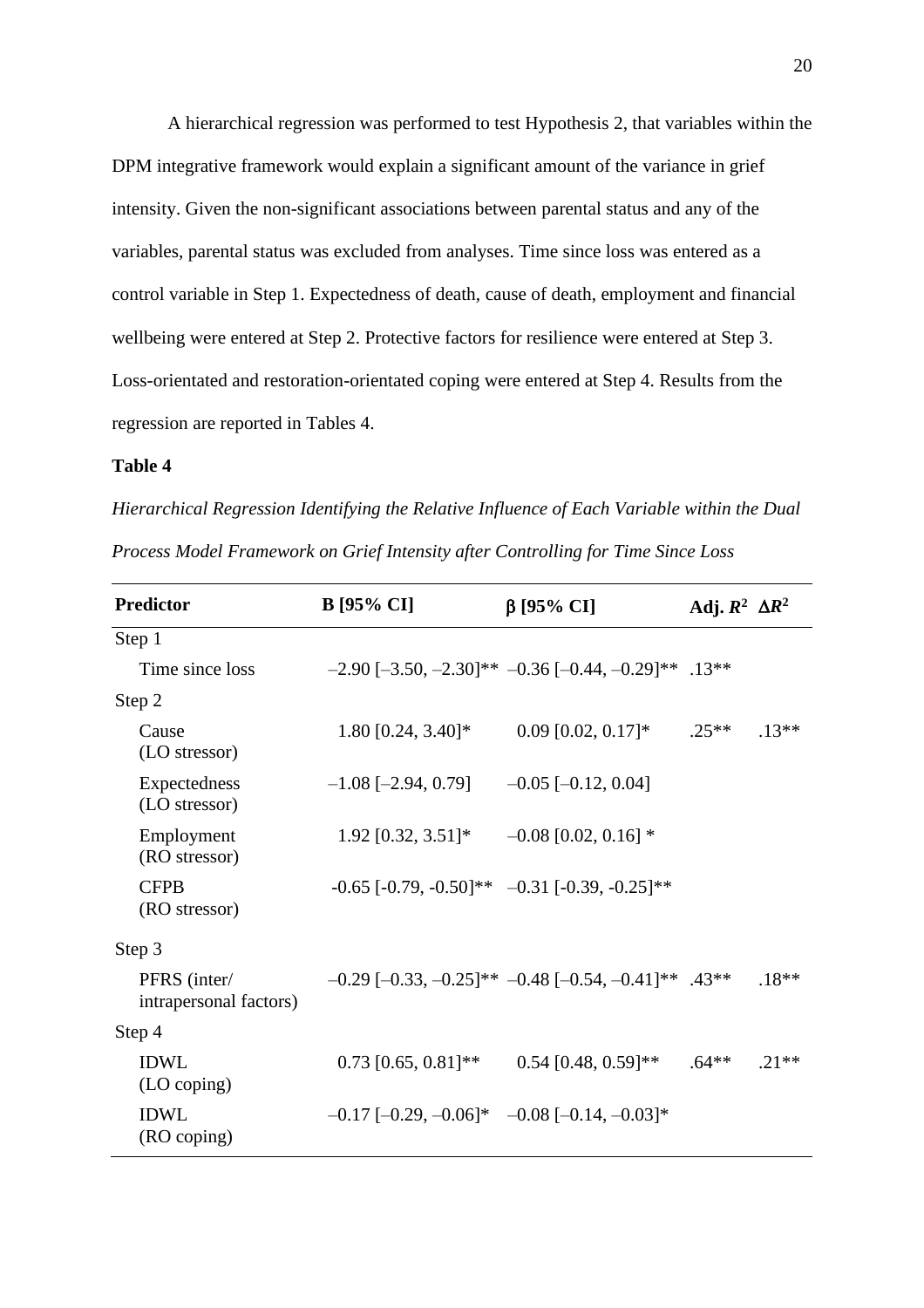*Note*.  $N = 603$ . Cause = cause of death, coded as  $1 =$  natural;  $2 =$  unnatural. Expectedness = expectedness of death, coded as  $1 =$  sudden;  $2 =$  not sudden. Employment coded as  $1 =$ employed;  $2 = not$  employed.  $LO =$  loss-orientated;  $RO =$  restoration-orientated;  $CFPB =$ Consumer Financial Protection Bureau Financial Well-Being Scale; PFRS = Protective Factors for Resilience Scale; IDWL = Inventory of Daily Widowed Life.  $*_{p}$  < .05.  $*_{p}$  < .001.

As can be seen in Table 4, together, the variables in the DPM integrative framework significantly predicted grief intensity as a measure of PGD. Specifically, the semipartial correlations for the control variable, time since loss (.36), accounted for 13% of the variance in the final model. Over and above this, cause of death and employment status significantly positively predicted grief intensity; however, the semipartial correlation (.08) was small and accounted for only 1% of unique variance for each predictor. Expectedness of death did not reach statistical significance. Financial wellbeing and protective factors for resilience significantly negatively predicted grief intensity: the semipartial correlations  $(-31)$  and  $(-$ .42) accounted for 9.6% and 18% unique variance, respectively. Loss-orientated coping significantly positively predicted grief intensity: the semipartial correlation (.46) accounted for 21% unique variance. Restoration-orientated coping significantly negatively predicted grief intensity. However, the semipartial correlation was small  $(-0.07)$  and accounted for only 1% unique variance. Hypothesis 2 was supported, as loss-orientated and restorationorientated stressors; inter- and intrapersonal factors; and loss-orientated and restorationorientated coping significantly predicted grief intensity.

# **Discussion**

We used the DPM integrative framework to systematically examine correlates and predictors of mental wellbeing and grief intensity in an international sample of 603 young widows and widowers, who had lost a spouse over 3 months ago. We found the DPM is compatible with notion that certain stressors and coping responses in young widowhood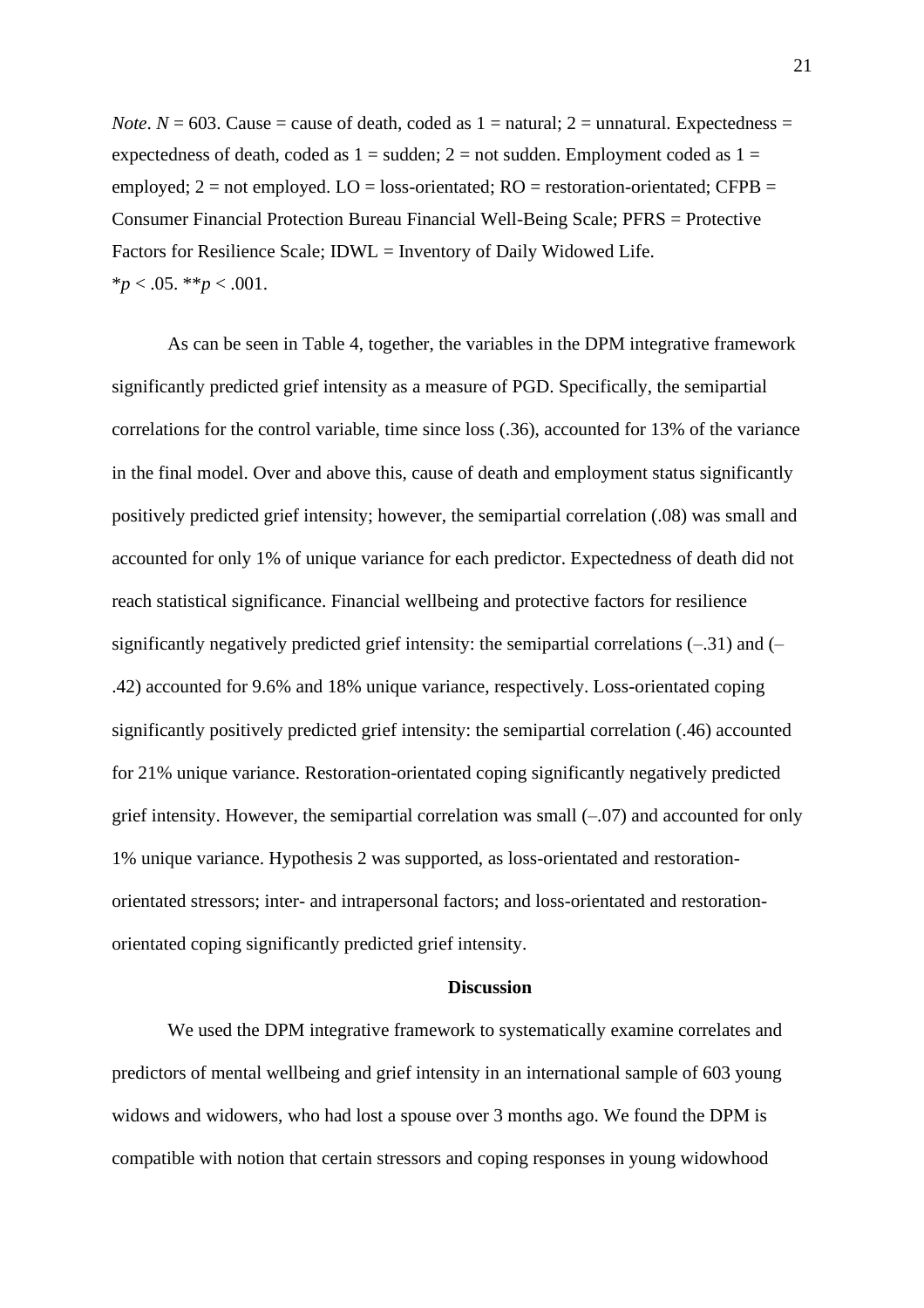render adaptation more difficult. Overall, our findings suggest the young-widowed population is at heightened risk of poor adjustment, in line with Ball (1977).

As hypothesised, and consistent with prior research (Bennett et al., 2010; Caserta & Lund 2007; Richardson & Balaswamy, 2001; Wijngaards-de Meij et al., 2008), increased use of loss-orientated coping was detrimental to wellbeing and increased grief intensity. The strong association between loss-orientated coping and grief intensity highlights the mental anguish caused by off-time spousal loss. As in Carr et al. (2001), young-widowed participants in this study attempted to maintain connections to their spouse and, as a result, experienced substantial yearning and grief. Young widows in Haase and Johnston (2012) held onto their grief as part of their identity, which then influenced relationships, and family and life satisfaction. Traditional theories of bereavement emphasise the importance of 'grief work', where the bereaved focus on feelings towards and circumstances of the loss (Richardson, 2007). However, our results, and those of Richardson (2007), suggest that a focus on loss-orientated coping as a form of grief work may be detrimental. It is generally agreed that recurrent repetitive thinking about the consequences and causes of loss at the expense of restoration-orientated activities is unhealthy and can lead to poor adjustment (Bennett & Soulsby, 2012; Richardson, 2007; Pohlkamp et al., 2018).

As far as we know, the present study is the first to assess the relationship between employment and bereavement outcomes in those widowed young. Consistent with Pai and Barrett (2007), there was a significant association between being employed and higher mental wellbeing and lower grief intensity scores, though the direction of this relationship cannot be established. Additionally, we discovered that being employed was associated with increased restoration-orientated coping and unemployment was related to increased loss-orientated coping. Employment may act as a buffer against the deleterious effects of bereavement and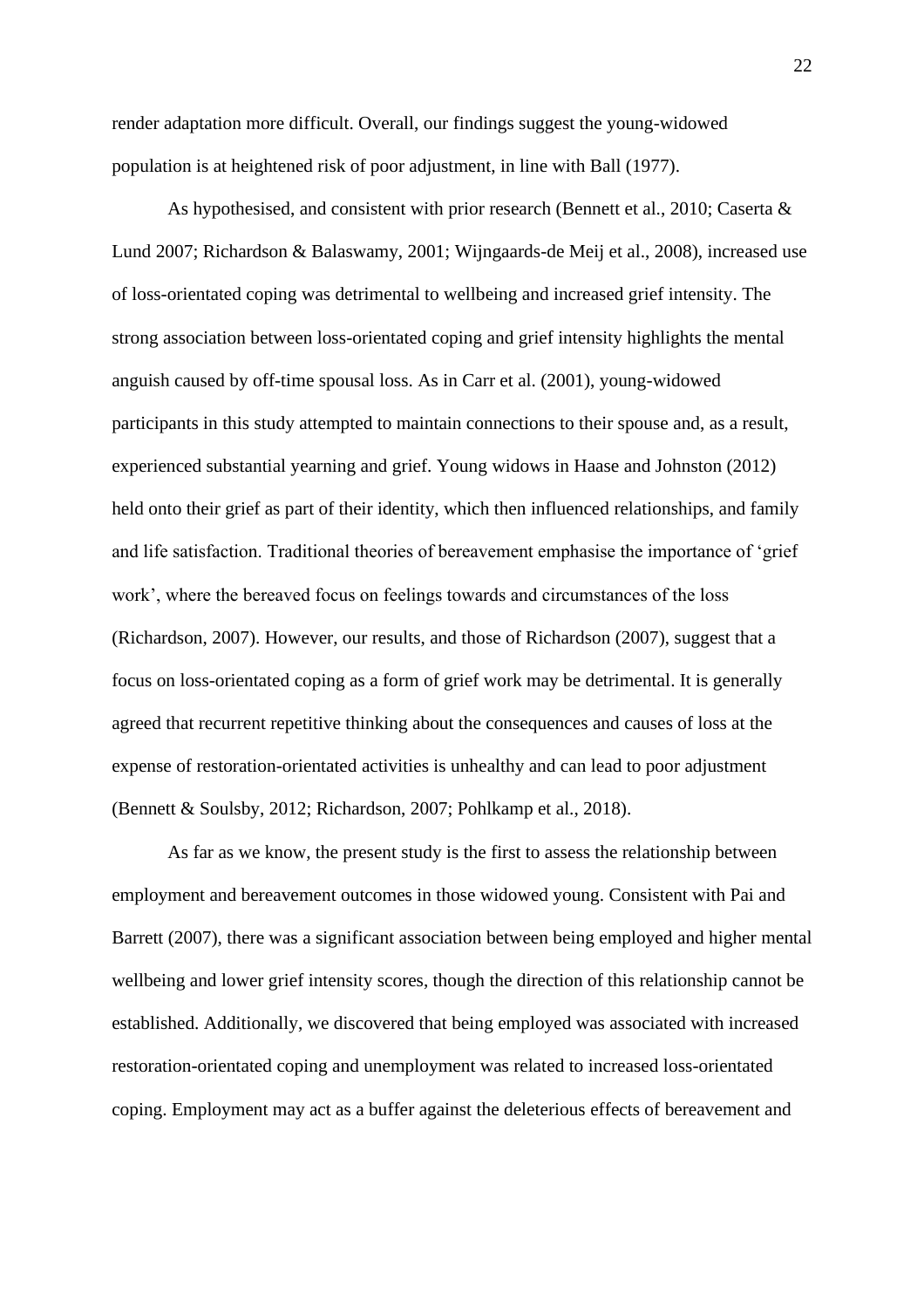assist young widow(er)s in rebuilding their life, via increased engagement in restorationorientated coping, improved finances and mental wellbeing.

Contrary to our hypothesis, there was no significant associations between parental status grief intensity or mental wellbeing. While we are not aware of any published studies comparing those widowed young with and without dependent children, Yopp et al. (2015) examined widowed fathers with a mean age of 47 years. Participants in Yopp et al. (2015) reported elevated levels of grief intensity similar to those in the present sample. This study and those of Yopp et al. (2015) indicate that perhaps age, rather than parental status, may be the common significant factor in elevated grief intensity. The lack of an association between parental status and grief intensity in the present study is consistent with the proposition that secondary or ambiguous loss may impact upon bereavement outcomes (Harris, 2012; Lowe & McClement, 2011). For example, parents left with the sole responsibility of raising children may grieve the loss of freedom and shared responsibility, while those left childless may grieve the loss of future children. In each circumstance, there is grief concerning the loss of future hopes and dreams (Lowe & McClement, 2011).

In the current study we found 68% of participants reported probable depression with high rates of psychological distress. However, in general widowed populations, meta-analysis has estimated the pooled prevalence of depression as between 19% and 40% (Blanner et al., 2019). Nearly two-thirds experienced a significant reduction in social, occupational, or other important areas of functioning. Almost half reported elevated levels of grief intensity and scored within the diagnostic range for PGD. To put this in context, the pooled prevalence of PGD in general bereaved populations is estimated to be 9.8% (Lundorff et al., 2017), yet 43.4% of the current sample met the diagnostic criteria for PGD. The mean PG-13 score this sample was higher than the mean score in the majority of published studies, including those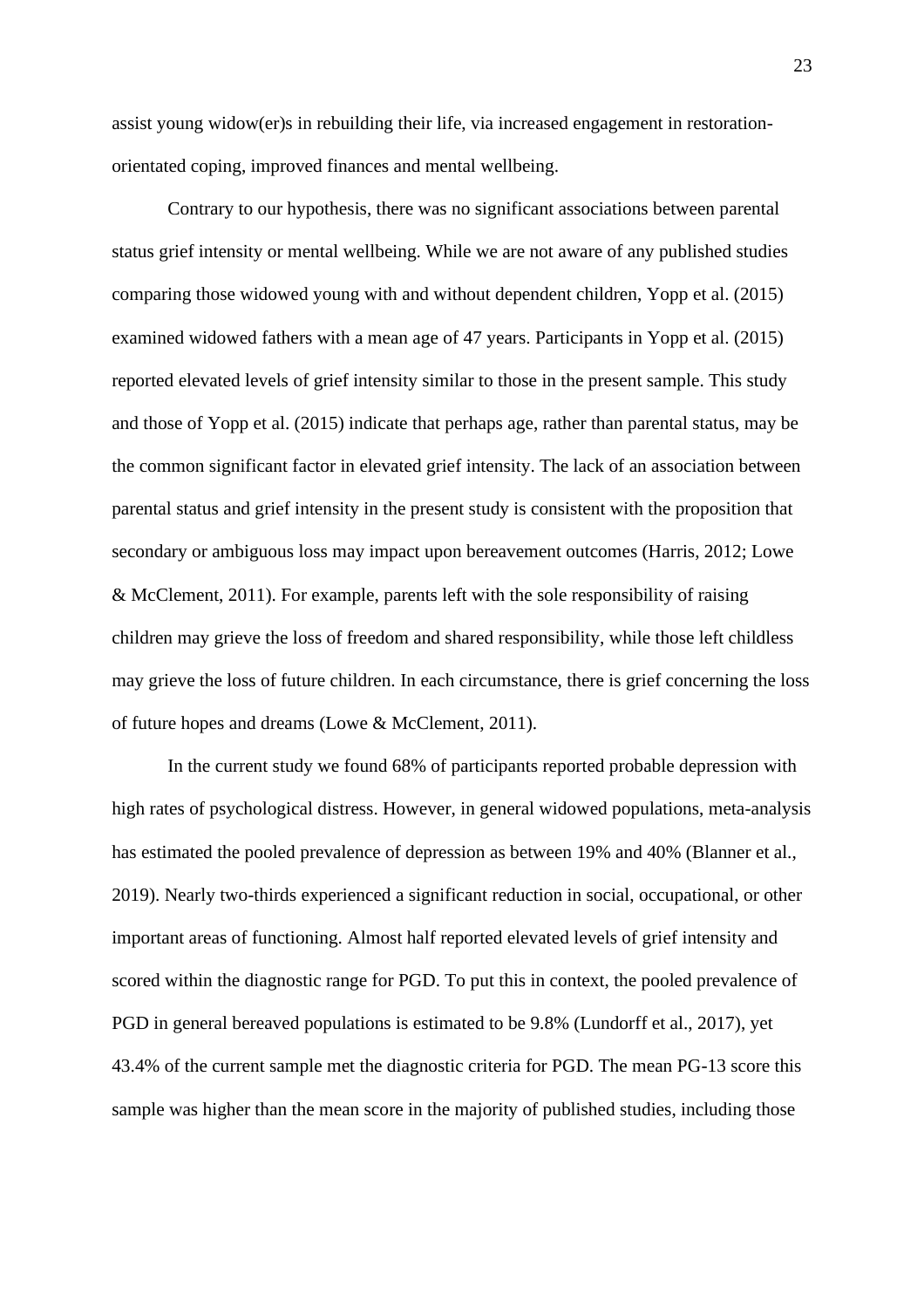of bereaved parents (He et al., 2014; Li & Prigerson, 2016; Pohlkamp et al., 2019; Yu et al., 2017).

The finding that participants remain psychologically distressed many years after loss is inconsistent with Bonanno et al. (2002) and Mancini et al. (2011) who have found the majority (45% to 60%) of those widowed in later life return to pre-loss functioning within months. Considering half of the present sample were over 2 years post-loss, this study indicates that adjustment to off-time spousal loss may differ to late-life widowhood (Bonanno et al., 2015). Among the literature, a common factor associated with prolonged grief-related distress is the violent or unexpected death of the partner (Bottomley et al., 2017; Işıklı et al., 2020).

However, we found only a very small significant association between expectedness of death, cause of death and grief intensity. As predictors, expectedness did not reach significance, and unnatural cause of death only accounted for 1% of the unique variance in grief intensity. Further, there was no association between expectedness, cause of death and mental wellbeing. There was no evidence in the present study to suggest that time to adjust eases pain of loss. It is worth noting that expectedness in the present study was a subjective judgement, and there was no evidence for the reliability and validity of this judgement. It could be the case that off-time spousal loss is uncharacteristic of the life course stage and considered unexpected, regardless of whether or not the death was anticipated.

Personal protective factors for resilience were highly correlated to coping strategies and emerged as the second greatest predictor of grief intensity. The more that participants had access to intrapersonal resilience, peer, and family support, the more they were orientated towards rebuilding their life (restoration-orientated coping) and the lower their levels of grief intensity. Conversely, those unable to harness these resources engaged in more lossorientated coping and experienced higher levels of grief intensity. This finding is consistent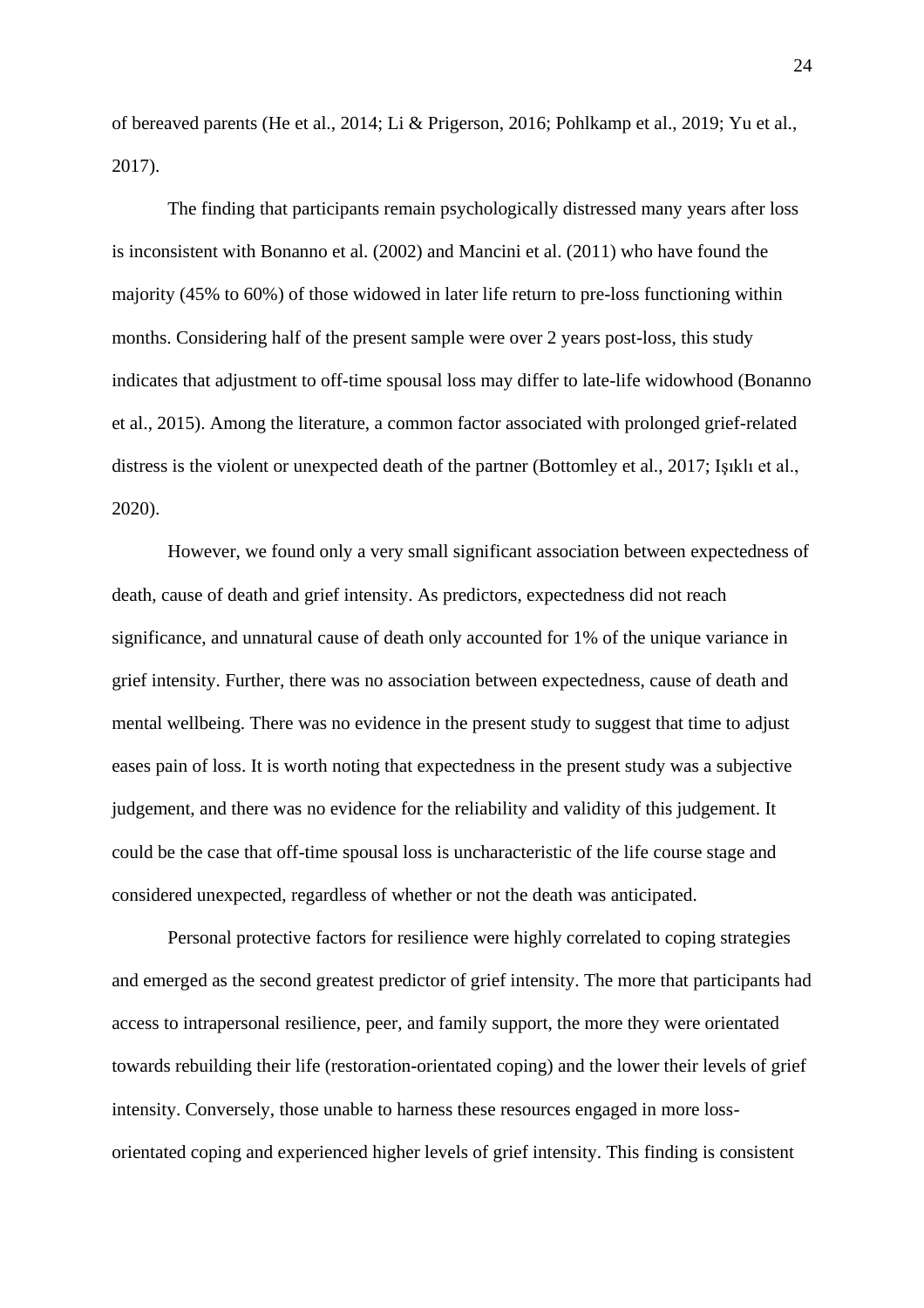with Stroebe et al. (2005), who found social support was predictive of depression; Burke and Neimeyer (2013) and Infurna and Luthar (2017), who found interpersonal support was strongly correlated with bereavement outcomes; Mancini et al. (2015), who found intrapersonal resilience in bereaved individuals was a protective factor for adaptive coping; and Ong et al. (2006), who found trait resilience buffered the detrimental effects of stress post-bereavement.

Considering the strong relationship between protective factors for resilience and poor outcomes among our sample, those widowed young may not be receiving the support they need. Support typically declines past the first year of bereavement (Breen et al., 2017). Moreover, the provision of post-bereavement support may be hampered by people's anxiety and discomfort concerning death (Breen, 2007). This sentiment was reflected in qualitative research, wherein participants felt friends were uncomfortable dealing with their loss (Jones et al., 2019; Lowe & McClement, 2011). While friends and family were an important resource for recovery in bereavement in Brazil et al. (2003), M. Stroebe et al. (2006) points out that family could function as a resource, a situational demand or even both. Considering interpersonal support is a potentially modifiable protective factor, our findings lend weight to Lowe and McClement's (2011) suggestion that seeking out new friendships with others in the same situation may be of benefit to those widowed young.

Financial wellbeing was the only restoration-orientated stressor associated with statistical and practical significance in the regression model, accounting for a significant portion of grief intensity. In keeping with research on older widows (DiGiacomo et al., 2015; Feldman et al., 2000; Utz et al., 2011) financial insecurity is a pertinent stressor in young widowhood. Moreover, financial insecurity was associated with increased loss-orientated and decreased restoration-orientated coping. Consistent with Utz et al. (2011): a widowed person's financial resources influence coping post-bereavement. Despite the current sample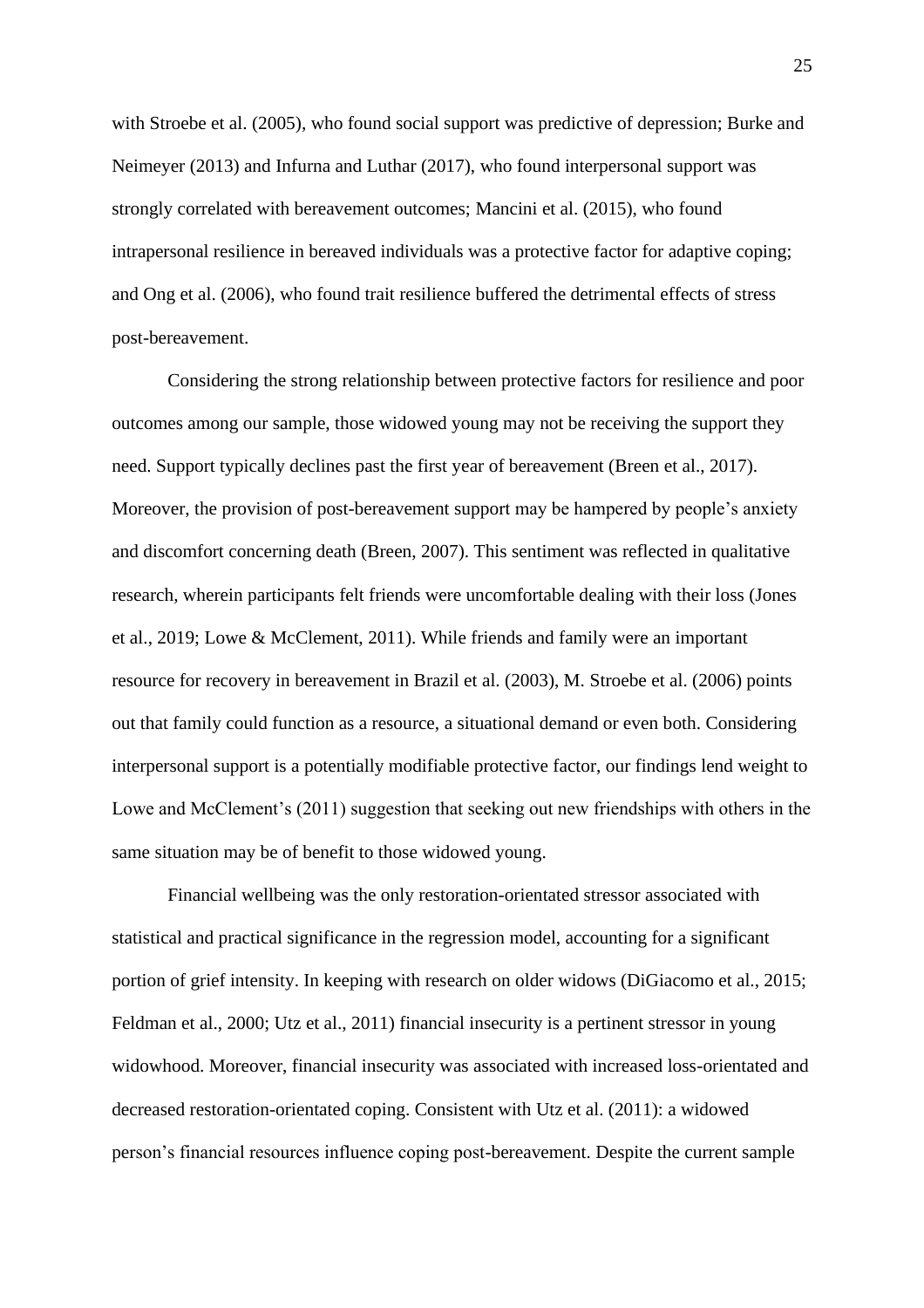reporting above average levels of education and three-quarters being engaged in paid employment, half reported financial insecurity. As the current sample was comprised mainly of women, it appears the loss of a husband's salary is rarely compensated, perhaps due to income disparities between genders (Gass-Sternas, 1995). Further, child care comes at great expense, which may influence the decision to return to work (Gass-Sternas, 1995). In light of the results, it appears there is inadequate financial assistance available to those widowed young. Indeed, some countries, such as Australia, have no supports in place. Often, there is no opportunity to financially prepare for off-time spousal loss, and it could be assumed that it is not at the forefront of young married couples' minds. As a result, the financial blow from young widowhood is significant and has the potential to induce further restoration-orientated stressors, such as loss of the family home.

# **Limitations**

We used a cross-sectional survey design; therefore, cause or direction of relationships cannot be assumed. While this sample size was larger than most in bereavement research (Breen et al., 2017; Logan et al., 2018), it is not possible to determine if the sample is representative of the broader young-widowed community. Our participants were drawn from online support groups and it is plausible those who seek out online support may not have sufficient interpersonal support networks. Generalisability of the findings to men and samesex couples is also limited. Consistent with past bereavement research, the vast majority of the sample were women (Breen & O'Connor, 2007) in heterosexual relationships. The world context in which the survey took place is also a consideration: participants reported on general wellbeing, finances and grief intensity in the midst of a global pandemic. This may have magnified feelings of grief and distress and impacted upon participants' financial situations. Finally, we did not assess prevalence of comorbid psychological conditions among the sample, nor did we exclude on this basis. This may have affected the results, as those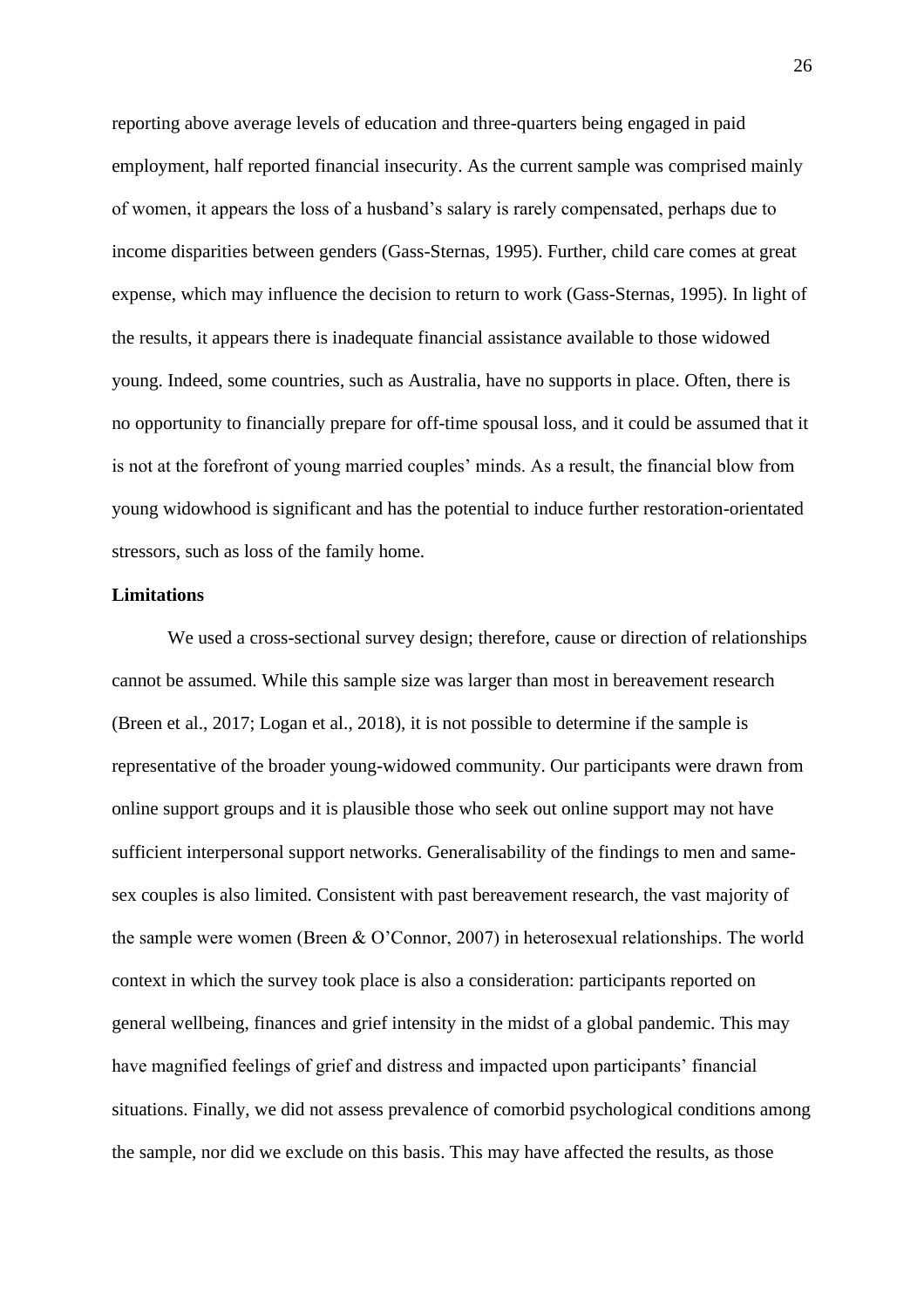suffering from depression may be at risk for poor adjustment in bereavement (Raphael et al., 2001; Utz et al., 2011).

## **Implications and Future Research**

Young widow(er)s are a vulnerable population at heightened risk for PGD. Those who meet the criteria for PGD are also at increased risk of suicide, alcohol or substance misuse and social and physical impairments (Lichtenthal et al., 2004). In keeping with M. Stroebe's (2007) suggestion, grief interventions should be targeted to those at risk based on empirical evidence. Further, among bereaved samples, 98.5% have expressed they would be receptive to treatment if they were experiencing an atypical grief experience (Logan et al., 2018). In light of the results, clinicians providing grief support in this population should initiate assessment to distinguish typical grief reactions from PGD. There is a large body of evidence that has found grief treatments to be efficacious in alleviating short- and long-term grief symptoms consistent with PGD (Wittouck et al., 2011).

The role of protective factors for resilience in grief intensity and mental wellbeing is substantial. The widowed young may benefit from finding a safe place in the form of online or in-person support groups, within which they can harness these psychosocial resources and connect with those navigating a similar experience (Gass-Sternas, 1995; Logan et al., 2018).

The finding that expectedness and cause of death had no significant effect on adjustment has important clinical implications. According to the *DSM-5* criteria for posttraumatic stress disorder (PTSD), only unexpected violent or accidental death of a loved one—not natural death—qualifies for PTSD diagnosis. While we did not specifically assess PTSD, PGD is strongly related to PTSD (Pohlkamp et al., 2019), and it is plausible based on the high percentage of participants reporting PGD that some are also experiencing symptoms of PTSD. There are calls to have the cause of death qualifier for PTSD in *DSM-5* removed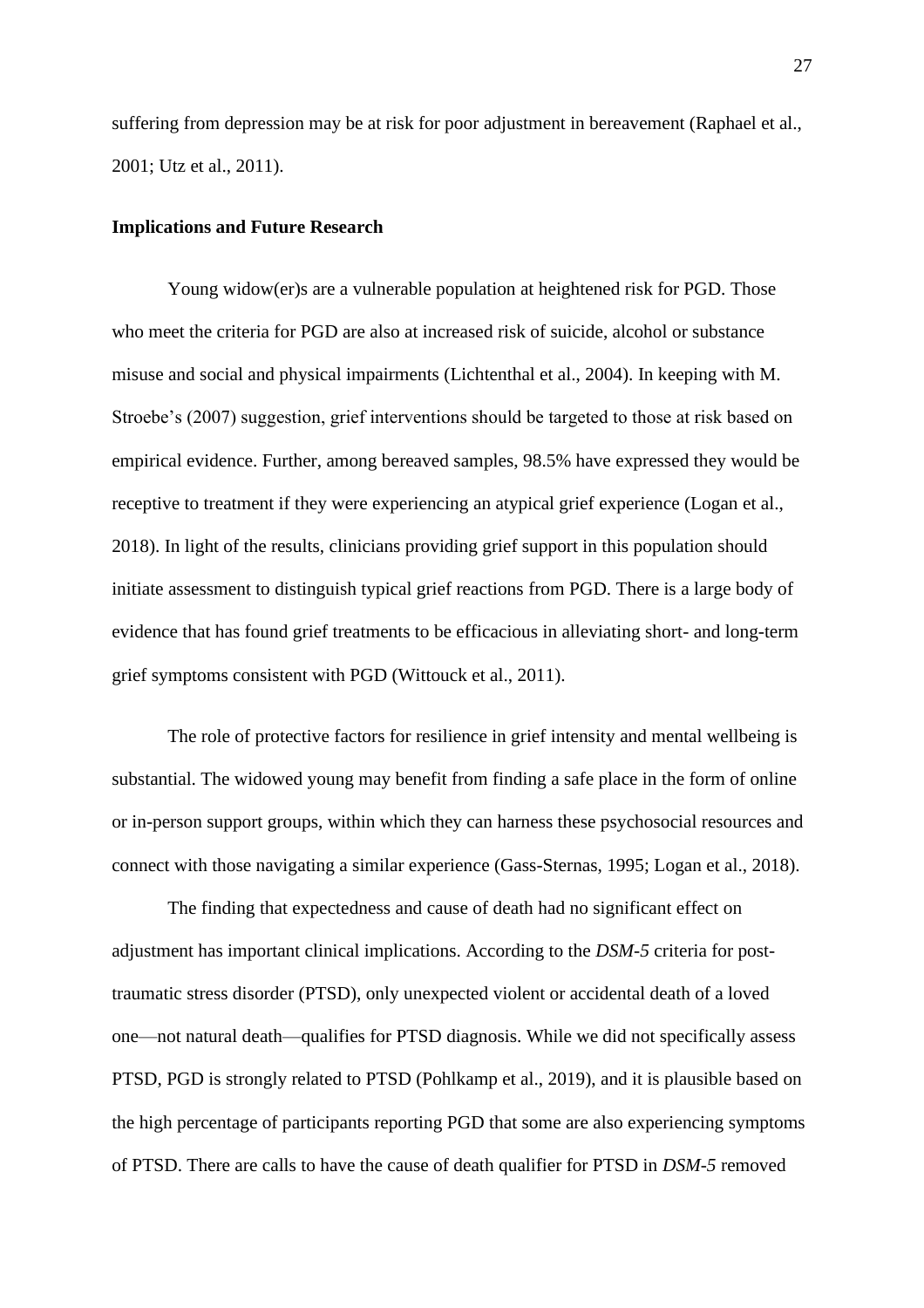(Atwoli et al., 2017; Keyes et al., 2014). It is certainly relevant in the present study, as these findings are consistent with Caserta et al. (2013), who found cancer deaths were equally as distressing as unexpected death, and with Atwoli et al. (2017), who found no association between cause of death and PTSD. Clinicians need to be mindful that findings on expectedness are not conclusive.

This study of stressors and protective factors is nowhere near exhaustive yet plays an important role in identifying specific factors and their impact on bereavement outcomes. We found that financial insecurity, being unemployed and decreased protective factors for resilience were associated with increased loss-orientated coping and grief intensity. However, there are many other factors worthy of investigation. For example, as a loss-orientated stressor, what is the impact of turbulent or difficult relationships with the deceased on bereavement outcomes? Restoration-orientated stressors in the form of secondary losses, such as the family home or future children, are also worthy of consideration. We discovered intrapersonal resilience is a strong predictor of bereavement outcomes; however, other intrapersonal processes (i.e., attachment style, emotions, affect, previous mental illness or substance misuse) are also worth investigation. In light of our non-significant results regarding expectedness and cause of death and the cause of death qualifier for PTSD in *DSM-5*, it would be beneficial to examine associations between these loss-orientated stressors and symptoms of PTSD in a young-widowed population. Considering the strong association and predictive relationship of financial wellbeing, future researchers should consider controlling for this confounding variable. We hope the findings from this study drive future research to investigate other factors associated with bereavement outcomes in a young-widowed population.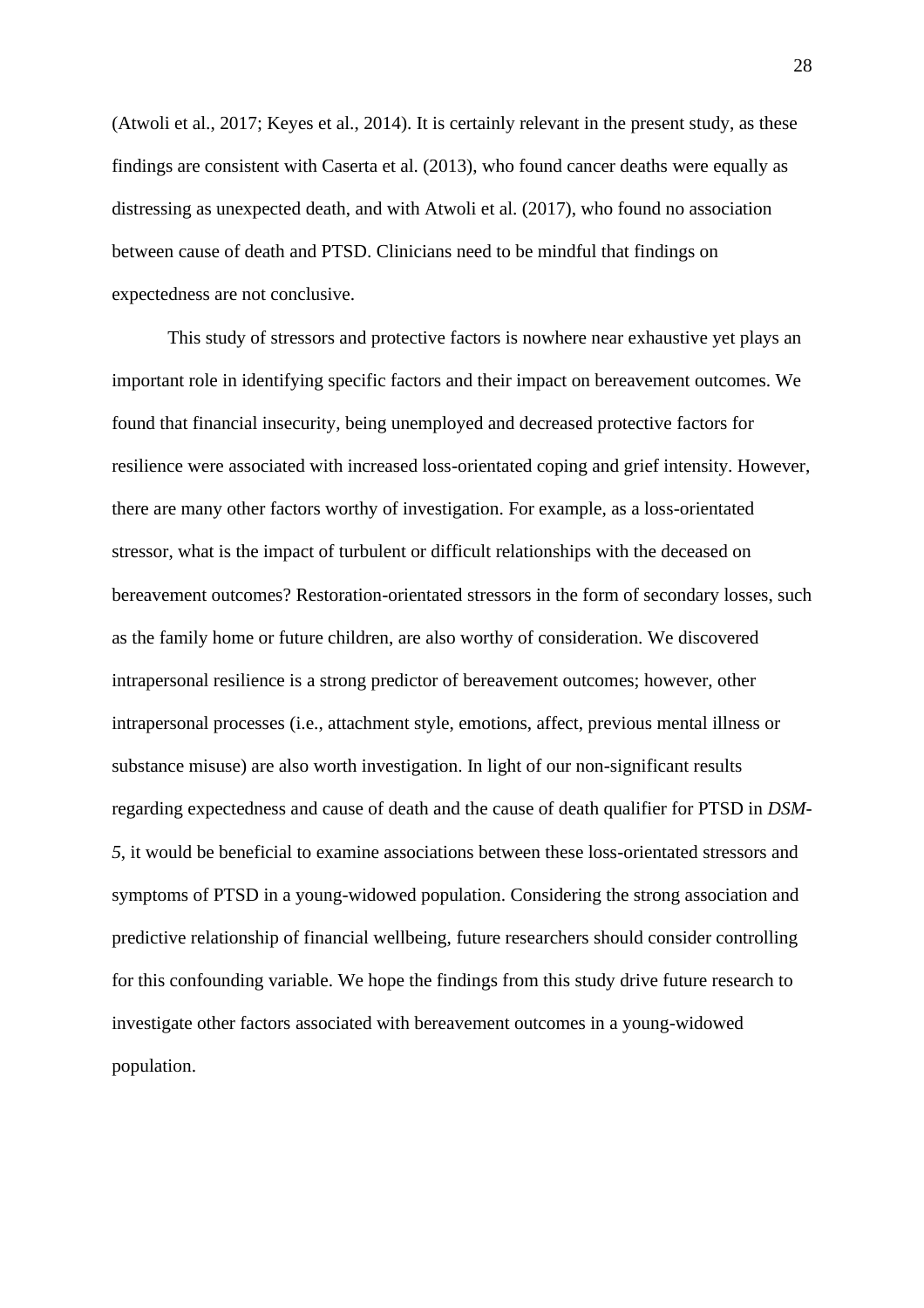## **References**

- American Psychiatric Association. (2013). *Diagnostic and statistical manual of mental disorders* (5th ed.).<https://doi.org/10.1176/appi.books.9780890425596>
- Aoun, Samar M, Keegan, Orla, Roberts, Amanda, & Breen, Lauren J. (2020). The impact of bereavement support on wellbeing: a comparative study between Australia and Ireland. *Palliative Care and Social Practice*, *14*, 263235242093513– 2632352420935132. https://doi.org/10.1177/2632352420935132
- Atwoli, L., Stein, D. J., King, A., Petukhova, M., Aguilar-Gaxiola, S., Alonso, J., Bromet, E. J., de Girolamo, G., Demyttenaere, K., Florescu, S., Maria Haro, J., Karam, E. G., Kawakami, N., Lee, S., Lepine, J.-P., Navarro-Mateu, F., O'Neill, S., Pennell, B.-E., Piazza, M. … Kessler, R. C. (2017). Posttraumatic stress disorder associated with unexpected death of a loved one: Cross-national findings from the world mental health surveys. *Depression and Anxiety*, *34*(4), 315–326. [https://doi.org/10.1002/](https://doi.org/10.1002/da.22579) [da.22579](https://doi.org/10.1002/da.22579)
- Ball, J. F. (1977). Widow's grief: The impact of age and mode of death. *Omega*, *7*(4), 307– 333.<https://doi.org/10.2190/WEEF-N0HD-0CQ5-18TY>
- Bennett, K. M. (2010). How to achieve resilience as an older widower: turning points or gradual change?(author abstract)(report). *Ageing and Society*, *30*(3), 369. https://doi.org/10.1017/S0144686X09990572
- Bennett, K. & Soulsby, L. (2012). Wellbeing in bereavement and widowhood. *Illness Crisis and Loss*, *20*(4), 321–337.<https://doi.org/10.2190/IL.20.4.b>
- Blanner, K. C., Kjær, J. N., Hjorth, P., Andersen, K. & Prina, A. M. (2019). Prevalence of common mental disorders in widowhood: A systematic review and meta-analysis. *Journal of Affective Disorders*, *245*, 1016–1023. [https://doi.org/10.1016/](https://doi.org/10.1016/j.jad.2018.11.088) [j.jad.2018.11.088](https://doi.org/10.1016/j.jad.2018.11.088)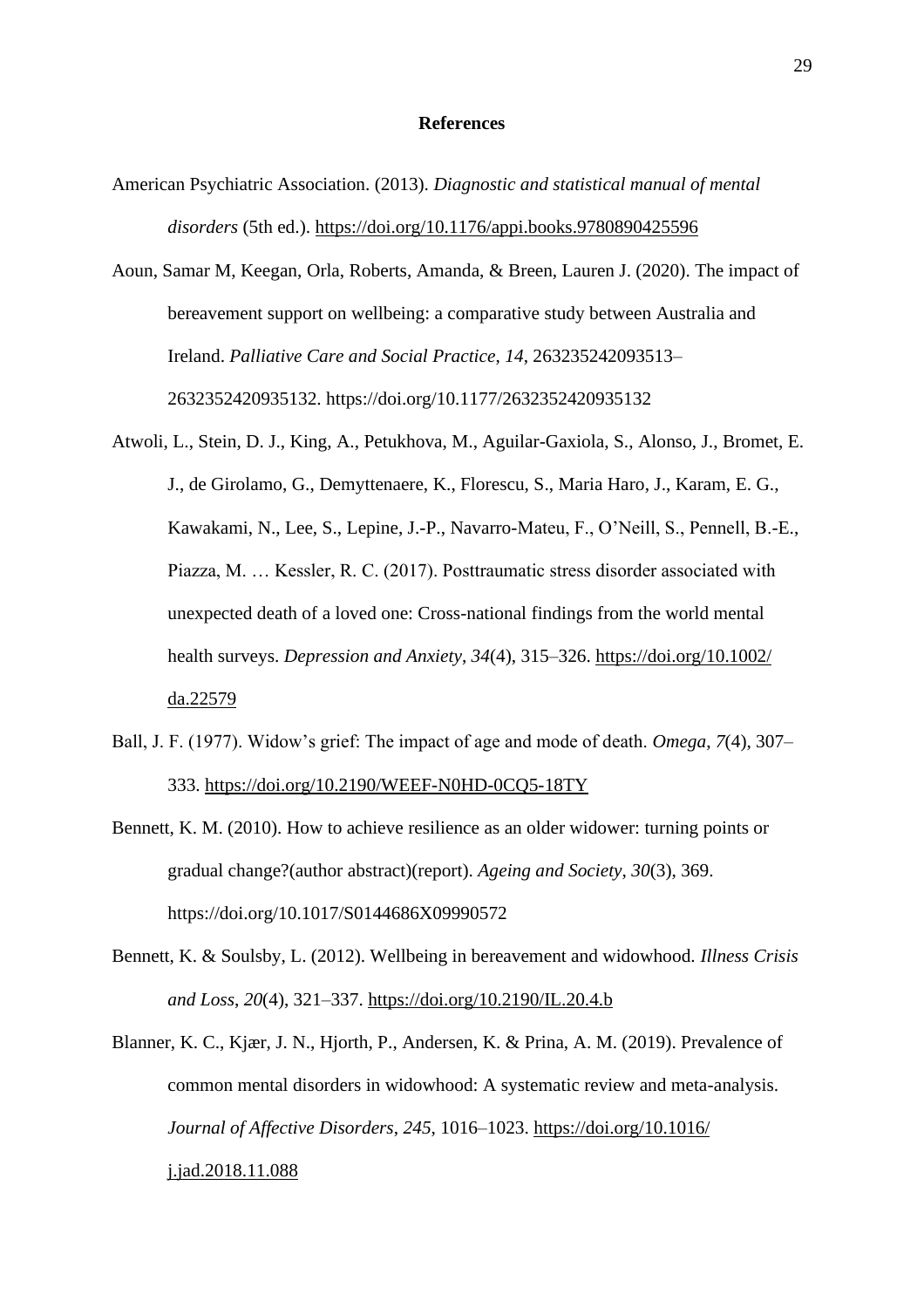Bonanno, G. A., Wortman, C. B., Lehman, D. R. & Tweed, R. G. (2002). Resilience to loss and chronic grief: A prospective study from preloss to 18-months postloss. *Journal of Personality and Social Psychology*, *83*(5), 1150–1164. [https://doi.org/10.1037/0022-](https://doi.org/10.1037/0022-3514.83.5.1150) [3514.83.5.1150](https://doi.org/10.1037/0022-3514.83.5.1150)

- Bottomley, J. S., Burke, L. A. & Neimeyer, R. A. (2017). Domains of social support that predict bereavement distress following homicide loss. *Omega*, *75*(1), 3–25. <https://doi.org/10.1177/0030222815612282>
- Breen, L. J., Aoun, S. M., McNamara, B., Howting, D. A., Mancini, V. & Rumbold, B. (2017). Building community capacity in bereavement support: Lessons learnt from bereaved caregivers. *American Journal of Hospice and Palliative Medicine*, *34*(3), 275–281.<https://doi.org/10.1177/1049909115615568>
- Breen, L. J. & O'Connor, M. (2007). The fundamental paradox in the grief literature: A critical reflection. *Omega*, *55*(3), 199–218.<https://doi.org/10.2190/OM.55.3.c>
- Burke, L. A. & Neimeyer, R. A. (2013). Prospective risk factors for complicated grief: A review of the empirical literature. In M. S. Stroebe, H. Schut & J. van den Bout (Eds.), *Complicated grief: Scientific foundations for healthcare professionals* (pp. 145–161). Routledge.
- Byrne, G. J. A. & Raphael, B. (1994). A longitudinal study of bereavement phenomena in recently widowed elderly men. *Psychological Medicine*, *24*(2), 411–421. <https://doi.org/10.1017/S0033291700027380>
- Carr, D., House, J. S., Wortman, C., Nesse, R. & Kessler, R. C. (2001). Psychological adjustment to sudden and anticipated spousal loss among older widowed persons. *The Journals of Gerontology. Series B, Psychological Sciences and Social Sciences*, *56*(4), 237–248.<https://doi.org/10.1093/geronb/56.4.S237>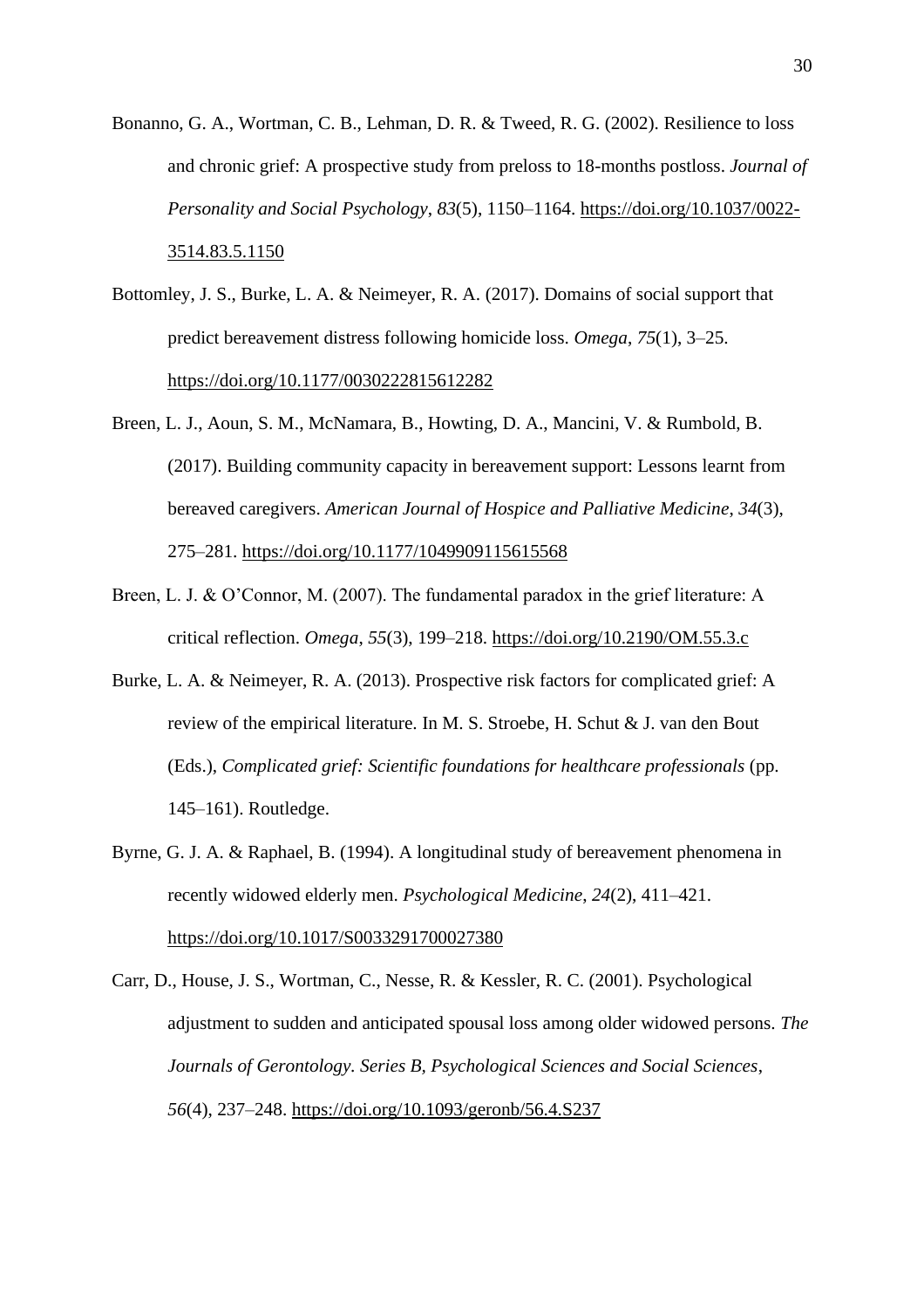- Caserta, M. S. & Lund, D. A. (2007). Toward the development of an Inventory of Daily Widowed Life (IDWL): Guided by the dual process model of coping with bereavement. *Death Studies*, *31*(6), 505–535. [https://doi.org/10.1080/](https://doi.org/10.1080/07481180701356761) [07481180701356761](https://doi.org/10.1080/07481180701356761)
- Caserta, M. S., Utz, R. L. & Lund, D. A. (2013). Spousal bereavement following cancer death. *Illness, Crises, and Loss*, *21*(3), 185–202.<https://doi.org/10.2190/IL.21.3.b>
- Consumer Financial Protection Bureau. (2017, May). *CFPB Financial Well-Being Scale: Scale development technical report*. [https://files.consumerfinance.gov/f/documents/](https://files.consumerfinance.gov/f/documents/201705_cfpb_financial-well-being-) [201705\\_cfpb\\_financial-well-being-scale-technical-report.pdf](https://files.consumerfinance.gov/f/documents/201705_cfpb_financial-well-being-)
- de Groot, M. H., de Keijser, J. & Neeleman, J. (2006). Grief shortly after suicide and natural death: A comparative study among spouses and first-degree relatives. *Suicide and Life-Threatening Behavior*, *36*(4), 418–431. [https://doi.org/10.1521/](https://doi.org/10.1521/suli.2006.36.4.418) [suli.2006.36.4.418](https://doi.org/10.1521/suli.2006.36.4.418)
- DiGiacomo, M., Lewis, J., Phillips, J., Nolan, M. & Davidson, P. M. (2015). The business of death: A qualitative study of financial concerns of widowed older women. *BMC Women's Health*, *15*(1), Article 36.<https://doi.org/10.1186/s12905-015-0194-1>
- Donnelly, E. F., Field, N. P. & Horowitz, M. J. (2001). Expectancy of spousal death and adjustment to conjugal bereavement. *Omega*, *42*(3), 195–208. [https://doi.org/10.2190/](https://doi.org/10.2190/9316-UGCT-6B2C-NTQE) [9316-UGCT-6B2C-NTQE](https://doi.org/10.2190/9316-UGCT-6B2C-NTQE)
- Fadlon, I., Ramnath, S. P., Tong, P. K. & National Bureau of Economic Research. (2019). *Market inefficiency and household labor supply: Evidence from social security's survivors benefits* (NBER Working Paper No. 25586). National Bureau of Economic Research.<https://www.nber.org/papers/w25586>
- Feigelman, W., Jordan, J. R. & Gorman, B. S. (2009). How they died, time since loss, and bereavement outcomes. *Omega*, *58*(4), 251–273.<https://doi.org/10.2190/OM.58.4.a>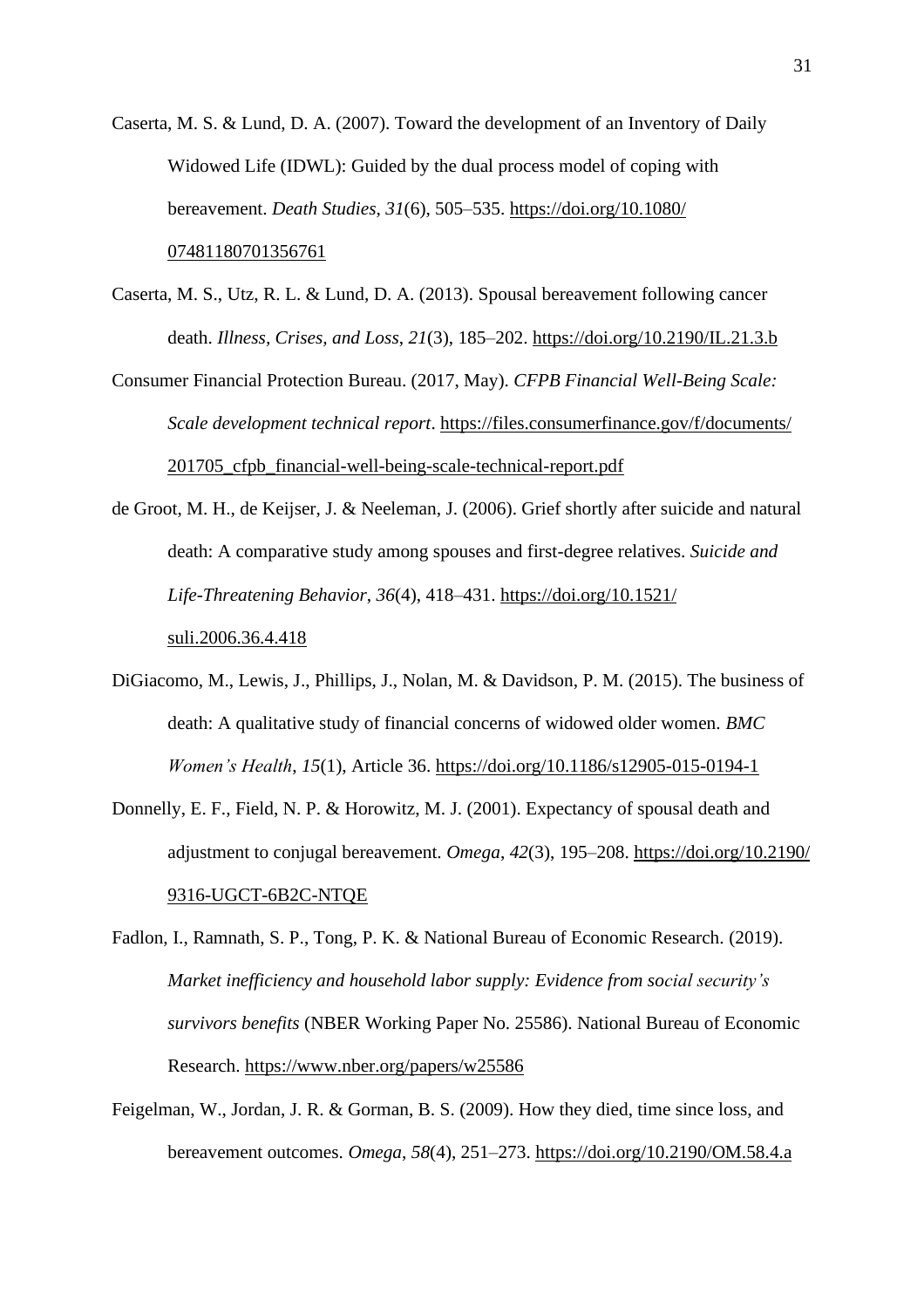- Feldman, S., Byles, J. E. & Beaumont, R. (2000). 'Is anybody listening?' The experiences of widowhood for older Australian women. *Journal of Women & Aging*, *12*(3–4), 155– 176. [https://doi.org/10.1300/J074v12n03\\_10](https://doi.org/10.1300/J074v12n03_10)
- Fiore, J. (2019). A systematic review of the dual process model of coping with bereavement (1999-2016). *Omega*. Advance online publication. [https://doi.org/10.1177/](https://doi.org/10.1177/0030222819893139) [0030222819893139](https://doi.org/10.1177/0030222819893139)
- Fulmer, R. H. (1983). A structural approach to unresolved mourning in single parent family systems. *Journal of Marital and Family Therapy*, *9*(3), 259–269. [https://doi.org/](https://doi.org/10.1111/j.1752-0606.1983.tb01510.x) [10.1111/j.1752-0606.1983.tb01510.x](https://doi.org/10.1111/j.1752-0606.1983.tb01510.x)
- Gass-Sternas, K. A. (1995). Single parent widows: stressors, appraisal, coping, resources, grieving responses and health. *Marriage & Family Review*, *20*(3–4), 411–445.
- GOV.UK. (2020). *Bereavement support payment*. [https://www.gov.uk/bereavement-support](https://www.gov.uk/bereavement-support-payment)[payment](https://www.gov.uk/bereavement-support-payment)
- Haase, T. J. & Johnston, N. (2012). Making meaning out of loss: A story and study of young widowhood. *Journal of Creativity in Mental Health*, *7*(3), 204–221.
- Harms, C., Pooley, J. A., Cohen, L. & Duregger, C. (2017). The Protective Factors for Resilience Scale (PFRS): Development of the scale. *Cogent Psychology*, *4*(1). <https://doi.org/10.1080/23311908.2017.1400415>
- Harris, D. & Winokuer, H. R. (2021). *Principles and practice of grief counseling* (3rd ed.). Springer.
- He, L., Tang, S., Yu, W., Xu, W., Xie, Q. & Wang, J. (2014). The prevalence, comorbidity and risks of prolonged grief disorder among bereaved Chinese adults. *Psychiatry Research*, *219*(2), 347–352.<https://doi.org/10.1016/j.psychres.2014.05.022>
- Hoaglin, D. C. & Iglewicz, B. (1987). Fine-tuning some resistant rules for outlier labeling. *Journal of the American Statistical Association*, *82*(400), 1147–1149.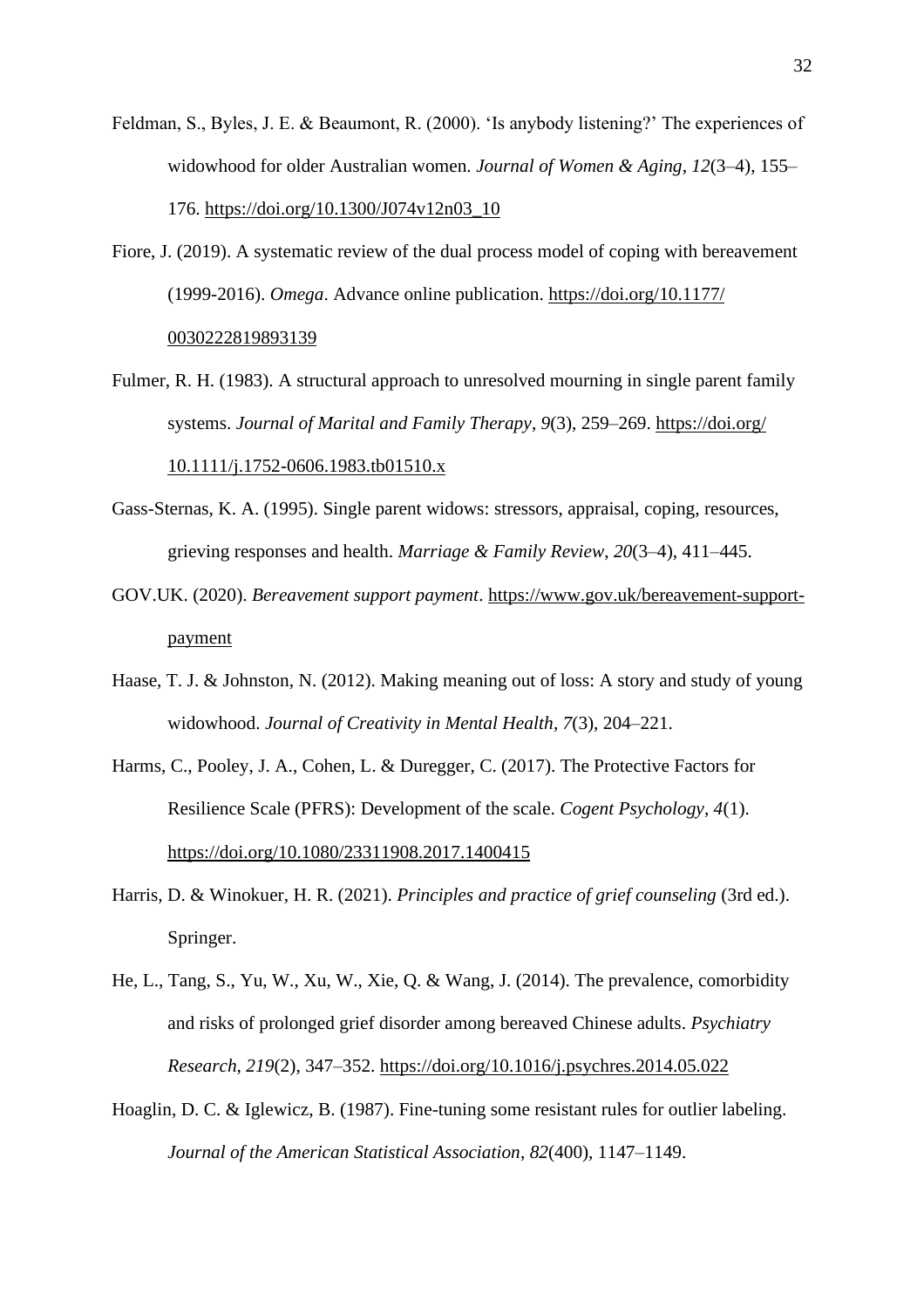Holmes, T. H. & Rahe, R. H. (1967). The Social Readjustment Rating Scale. *Journal of Psychosomatic Research, 11*(2), 213–218. [https://doi.org/10.1016/0022-](https://doi.org/10.1016/0022-%093999(67)90010-4) [3999\(67\)90010-4](https://doi.org/10.1016/0022-%093999(67)90010-4)

- Holmgren, Helle. (2019). Life Came to a Full Stop: The Experiences of Widowed Fathers. *Omega: Journal of Death and Dying*, 3022281988071–30222819880713. https://doi.org/10.1177/0030222819880713
- Infurna, F. J. & Luthar, S. S. (2017). The multidimensional nature of resilience to spousal loss. *Journal of Personality and Social Psychology*, *112*(6), 926–947. [https://doi.org/](https://doi.org/10.1037/pspp0000095) [10.1037/pspp0000095](https://doi.org/10.1037/pspp0000095)
- Işıklı S, Keser, E., Prigerson, H. G. & Maciejewski, P. K. (2020). Validation of the Prolonged Grief Scale (PG-13) and investigation of the prevalence and risk factors of prolonged grief disorder in Turkish bereaved samples. *Death Studies*. Advance online publication.<https://doi.org/10.1080/07481187.2020.1745955>
- Jones, E., Oka, M., Clark, J., Gardner, H., Hunt, R. & Dutson, S. (2019). Lived experience of young widowed individuals: A qualitative study. Death Studies, 43(3), 183–192. <https://doi.org/10.1080/07481187.2018.1445137>
- Keyes, K., Pratt, C., Galea, S., McLaughlin, K., Koenen, K. & Shear, M. (2014). The burden of loss: Unexpected death of a loved one and psychiatric disorders across the life course in a national study. *The American Journal of Psychiatry*, *171*(8), 864–871. <https://doi.org/10.1176/appi.ajp.2014.13081132>
- Khosravan, S., Salehi, S., Ahmadi, F., Sharif, F., & Zamani, A. (2010). Experiences of widows with children: A qualitative study about spousal death in Iran. *Nursing & Health Sciences*, *12*(2), 205–211. https://doi.org/10.1111/j.1442-2018.2010.00522.x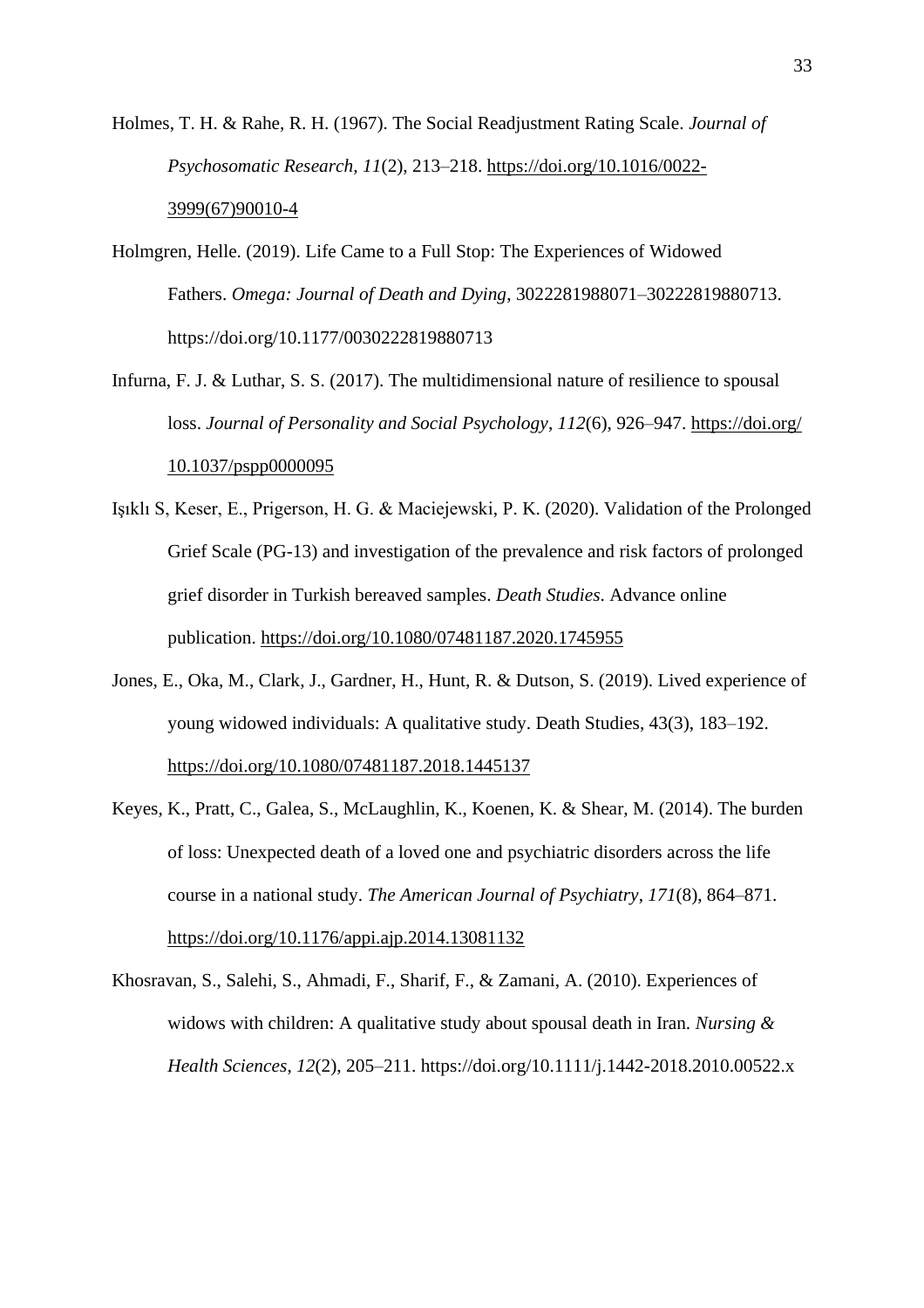- King, B., Carr, D. & Taylor, M. (2018). Depressive symptoms following spousal loss for men and women: The buffering effects of psychological resilience. *Innovation in Aging*, *2*(Suppl. 1), 481–482.<https://doi.org/10.1093/geroni/igy023.1798>
- Levinson, D. S. (1997). Young widowhood: A life change journey. *Journal of Personal and Interpersonal Loss*, *2*(3), 277–291.<https://doi.org/10.1080/10811449708414422>
- Lichtenthal, W. G., Cruess, D. G., & Prigerson, H. G. (2004). A case for establishing complicated grief as a distinct mental disorder in dsm-v. *Clinical Psychology Review*, *24*(6), 637–662. https://doi.org/10.1016/j.cpr.2004.07.002
- Logan, E. L., Thornton, J. A. & Breen, L. J. (2018). What determines supportive behaviors following bereavement? A systematic review and call to action. *Death Studies*, *42*(2), 104–114.<https://doi.org/10.1080/07481187.2017.1329760>
- Lowe, M. E. & McClement, S. E. (2011). Spousal bereavement: The lived experience of young Canadian widows. *Omega*, *62*(2), 127–148.<https://doi.org/10.2190/om.62.2.c>
- Lundorff, M., Holmgren, H., Zachariae, R., Farver-Vestergaard, I. & O'Connor, M. (2017). Prevalence of prolonged grief disorder in adult bereavement: A systematic review and meta-analysis. *Journal of Affective Disorders*, *212*, 138–149. [https://doi.org/10.1016/](https://doi.org/10.1016/j.jad.2017.01.030) [j.jad.2017.01.030](https://doi.org/10.1016/j.jad.2017.01.030)
- Maccallum, F., Malgaroli, M. & Bonanno, G. A. (2017). Networks of loss: Relationships among symptoms of prolonged grief following spousal and parental loss. *Journal of Abnormal Psychology*, *126*(5), 652–662.<https://doi.org/10.1037/abn0000287>
- Mancini, A. D., Bonanno, G. A. & Clark, A. E. (2011). Stepping off the hedonic treadmill: Individual differences in response to major life events. *Journal of Individual Differences*, *32*(3), 144–152.<https://doi.org/10.1027/1614-0001/a000047>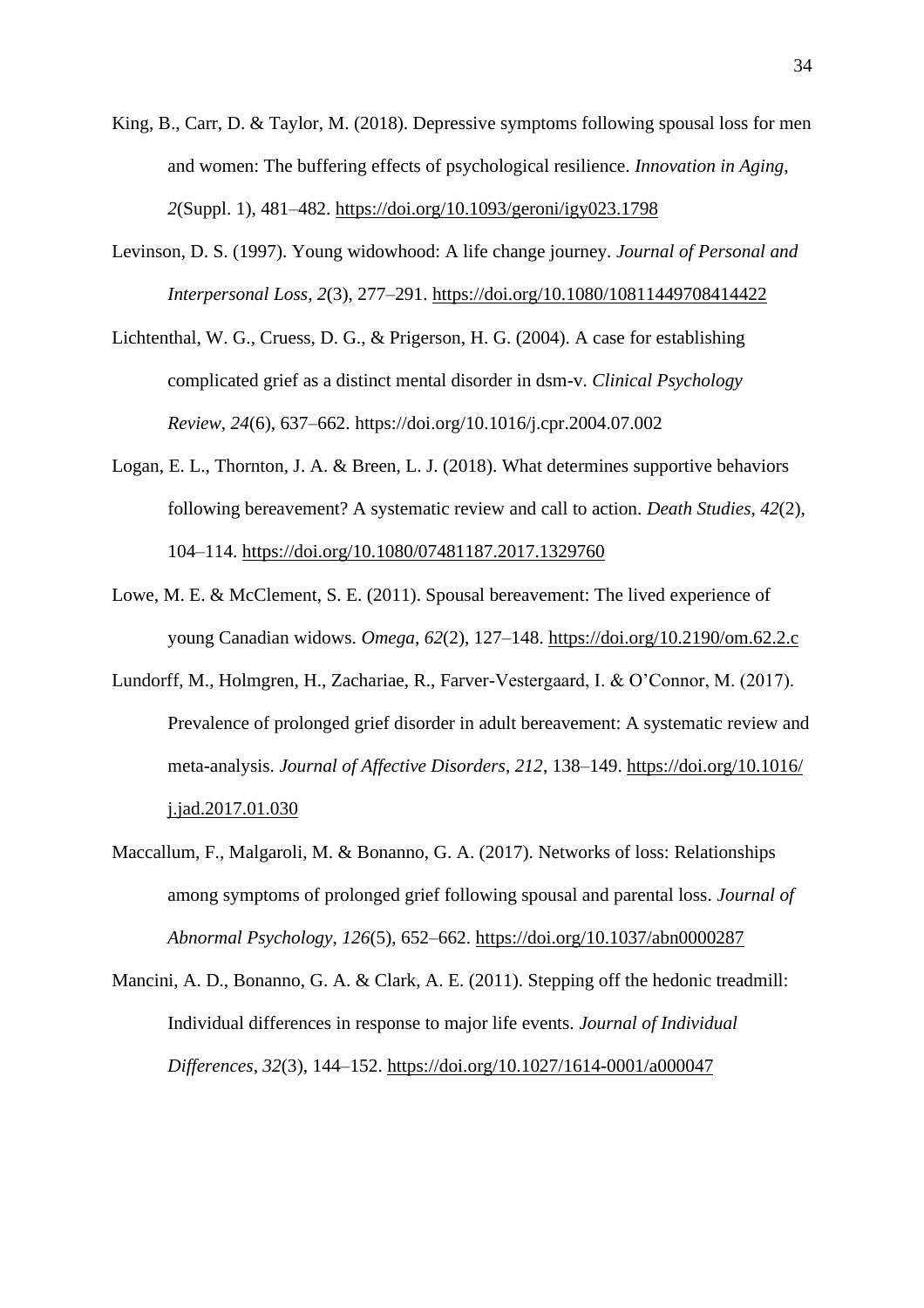- Mancini, A. D., Bonanno, G. A. & Sinan, B. (2015). A brief retrospective method for identifying longitudinal trajectories of adjustment following acute stress. *Assessment*, *22*(3), 298–308.<https://doi.org/10.1177/1073191114550816>
- McDevitt-Murphy, M. E., Neimeyer, R. A., Burke, L. A., Williams, J. L. & Lawson, K. (2012). The toll of traumatic loss in African Americans bereaved by homicide. *Psychological Trauma: Theory, Research, Practice, and Policy*, *4*(3), 303–311. <https://doi.org/10.1037/a0024911>
- Netemeyer, R. G., Warmath, D., Fernandes, D. & Lynch, J. G. (2018). How am I doing? Perceived financial well-being, its potential antecedents, and its relation to overall well-being. *Journal of Consumer Research*, *45*(1), 68–89. [https://doi.org/10.1093/](https://doi.org/10.1093/jcr/ucx109)  $jcr/ucx109$
- Nuttman-Schwartz, O., Shorer, S., & Dekel, R. (2019) Long-term grief and sharing courses among military widows who remarried. *Psychological Trama: Theory, Research, Practice and Policy, 11*(8), 828-836. https://doi.org/10.1037/0022-3514.91.4.730.
- Ong, A. D., Bergeman, C. S., Bisconti, T. L. & Wallace, K. A. (2006). Psychological resilience, positive emotions, and successful adaptation to stress in later life. *Journal of Personality and Social Psychology*, *91*(4), 730–749. [https://doi.org/10.1037/0022-](https://doi.org/10.1037/0022-3514.91.4.730) [3514.91.4.730](https://doi.org/10.1037/0022-3514.91.4.730)
- Ong, A. D., Fuller-Rowell, T. E. & Bonanno, G. A. (2010). Prospective predictors of positive emotions following spousal loss. *Psychology and Aging*, *25*(3), 653–653. <https://doi.org/10.1037/a0018870>
- Pai, M. & Barrett, A. E. (2007). Long-term payoffs of work? Women's past involvement in paid work and mental health in widowhood. *Research on Aging*, *29*(5), 436–456. <https://doi.org/10.1177/0164027507304084>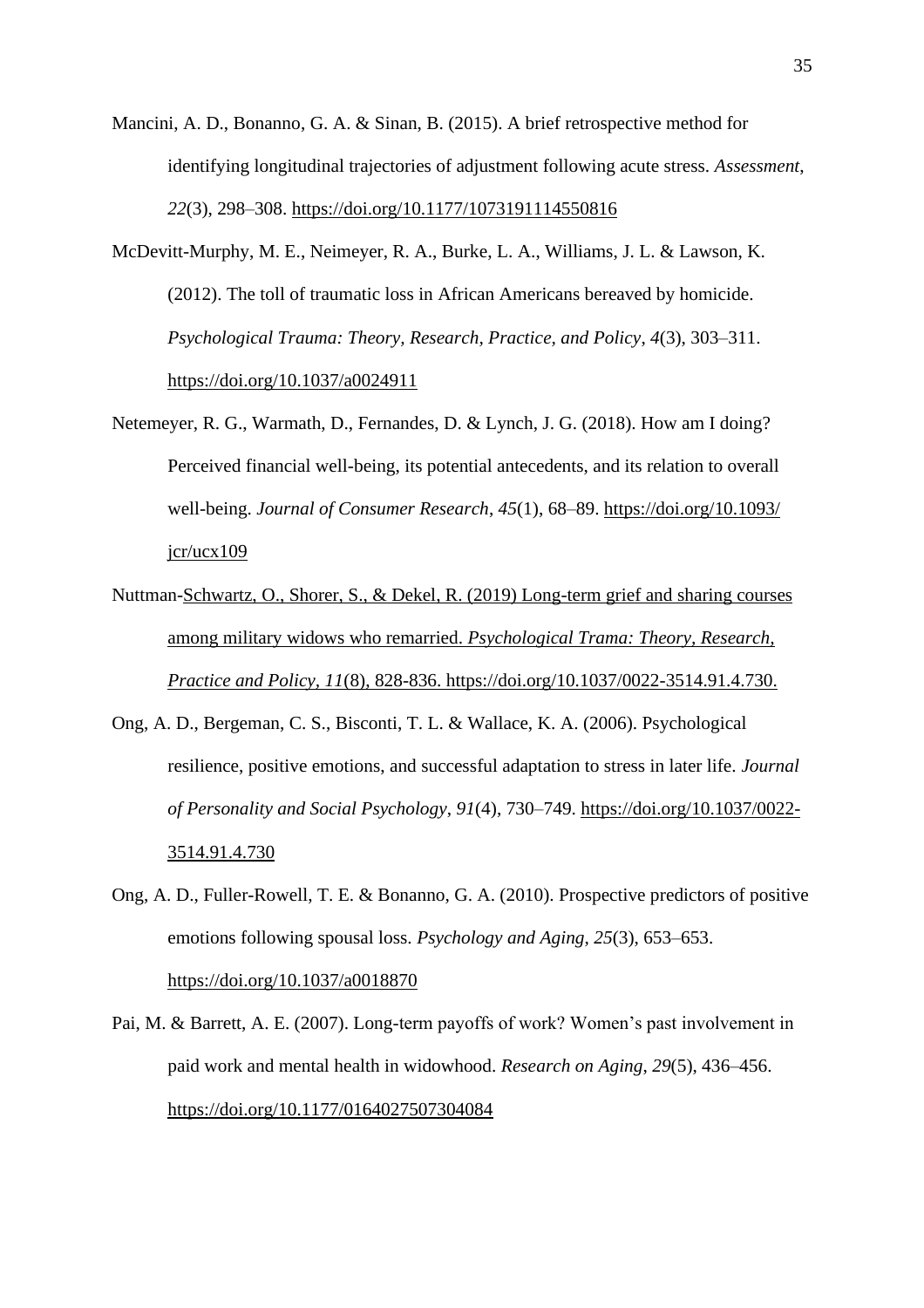- Pohlkamp, L., Kreicbergs, U., Prigerson, H. G. & Sveen, J. (2018). Psychometric properties of the prolonged grief disorder-13 (PG-13) in bereaved Swedish parents. *Psychiatry Research*, *267*, 560–565.<https://doi.org/10.1016/j.psychres.2018.06.004>
- Pooley, J. A., Cohen, L. (2010). Resilience: A definition in context. *Australian Community Psychologist*, *22*, 30–37. [https://www.psychology.org.au/APS/media/ACP/ACP-1-](https://www.psychology.org.au/APS/media/ACP/ACP-1-2010.pdf#page=30) [2010.pdf#page=30](https://www.psychology.org.au/APS/media/ACP/ACP-1-2010.pdf#page=30)
- Prigerson, H. G., Horowitz, M. J., Jacobs, S. C., Parkes, C. M., Aslan, M., Goodkin, K., Raphael, B., Marwit, S. J., Wortman, C., Neimeyer, R. A., Bonanno, G., Block, S. D., Kissane, D., Boelen, P., Maercker, A., Litz, B. T., Johnson, J. G., First, M. B. & Maciejewski, P. K. (2009). Prolonged grief disorder: Psychometric validation of criteria proposed for *DSM-V* and *ICD-11*. *PLOS Medicine*, *6*(8), Article e1000121. <https://doi.org/10.1371/journal.pmed.1000121>
- Raphael, B., Minkov, C. & Dobson, M. (2001). Psychotheraputic and pharmacological intervention for bereaved persons. In M. S. Stroebe, R. O. Hansson, W. Stroebe & H. Schut (Eds.), *Handbook of bereavement research: Consequences, coping and care* (pp. 705–737). American Psychological Association.
- Richardson, V. E. (2007). A dual process model of grief counseling: Findings from the Changing Lives of Older Couples (CLOC) study. *Journal of Gerontological Social Work*, *48*(3/4), 311–329.
- Richardson, V. E. & Balaswamy, S. (2001). Coping with bereavement among elderly widowers. *Omega*, *43*(2), 129–144. [https://doi.org/10.2190/Y2Q6-BB75-ENM7-](https://doi.org/10.2190/Y2Q6-BB75-ENM7-BBYR) [BBYR](https://doi.org/10.2190/Y2Q6-BB75-ENM7-BBYR)
- Sasson, I. & Umberson, D. J. (2014). Widowhood and depression: New light on gender differences, selection, and psychological adjustment. *The Journals of Gerontology*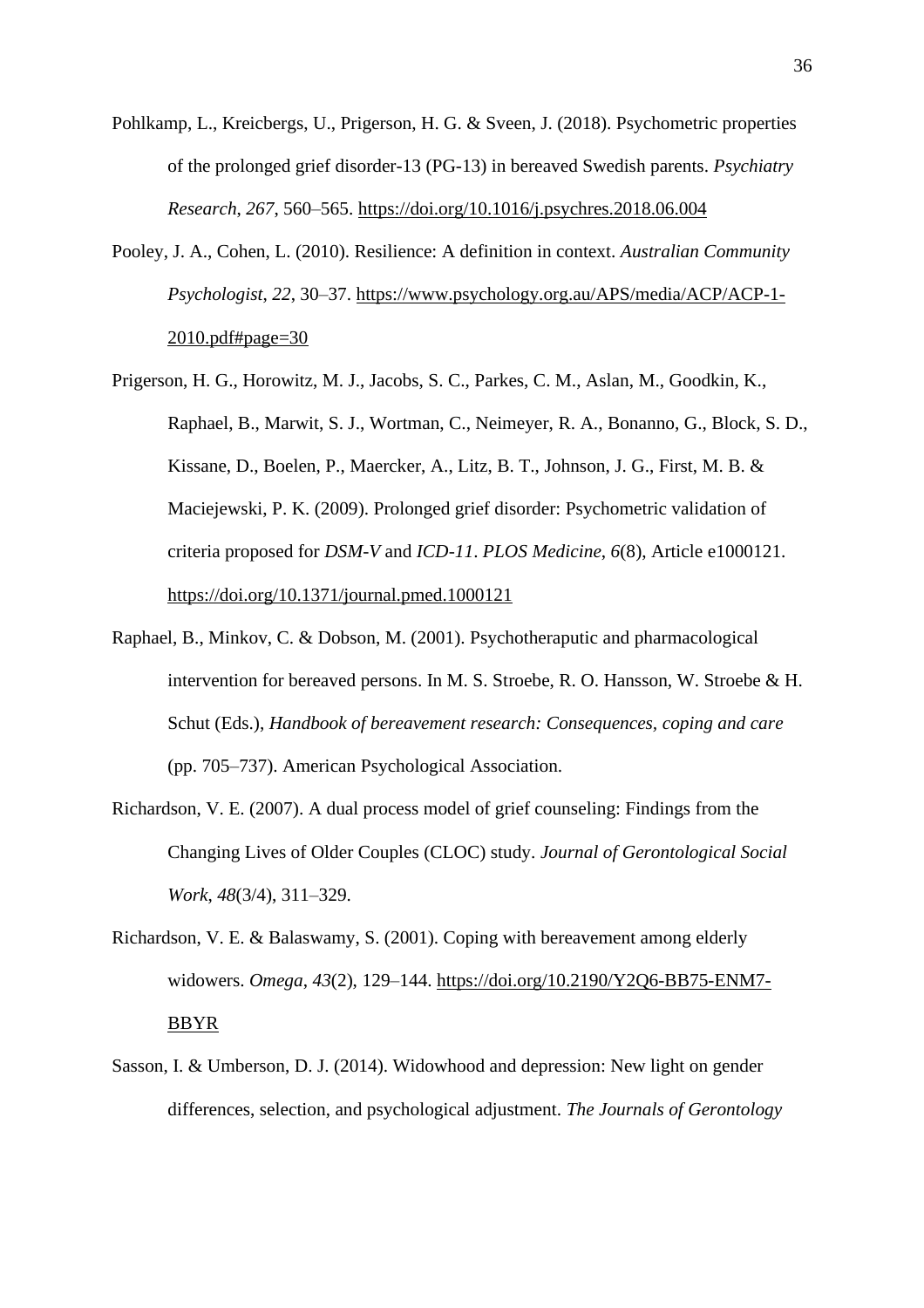*Series B: Psychological Sciences & Social Sciences*, *69*(1), 135–145. [https://doi.org/](https://doi.org/10.1093/geronb/gbt058) [10.1093/geronb/gbt058](https://doi.org/10.1093/geronb/gbt058)

Services Australia. (2020, 20 March). *Widow allowance: Who can get it*. [https://www.servicesaustralia.gov.au/individuals/services/centrelink/widow](https://www.servicesaustralia.gov.au/individuals/services/centrelink/widow-%09allowance/who-can-get-it)[allowance/who-can-get-it](https://www.servicesaustralia.gov.au/individuals/services/centrelink/widow-%09allowance/who-can-get-it)

- Shapiro, E. R. (1997). Family bereavement and cultural diversity: A social developmental perspective. *Family Process*, 35(3), 313–332.
- Shear, K. M., Jackson, C. T., Essock, S. M., Donahue, S. A. & Felton, C. J. (2006). Screening for complicated grief among Project Liberty service recipients 18 months after September 11, 2001. *Psychiatric Services*, *57*(9), 1291–1297. [https://doi.org/10.1176/](https://doi.org/10.1176/appi.ps.57.9.1291) [appi.ps.57.9.1291](https://doi.org/10.1176/appi.ps.57.9.1291)
- Stroebe, M., Abakoumkin, G., Stroebe, W., & Schut, H. (2012). Continuing bonds in adjustment to bereavement: impact of abrupt versus gradual separation. *Personal Relationships*, *19*(2), 255–266.
- Stroebe, M., Folkman, S., Hansson, R. O. & Schut, H. (2006). The prediction of bereavement outcome: Development of an integrative risk factor framework. *Social Science & Medicine*, *63*(9), 2440–2451.<https://doi.org/10.1016/j.socscimed.2006.06.012>
- Stroebe, W., Zech, E., Stroebe, M. S. & Abakoumkin, G. (2005). Does social support help in bereavement? *Journal of Social and Clinical Psychology*, *24*(7), 1030–1050. <https://doi.org/10.1521/jscp.2005.24.7.1030>
- Stylianos, S. K. & Vachon, M. L. S. (1993). *The role of social support in bereavement.* In M. S. Stroebe, W. Stroebe & R. O. Hansson (Eds.), *Handbook of bereavement: Theory, research, and intervention* (pp. 397–410). Cambridge University Press. [https://doi.org/10.1017/CBO9780511664076.027](https://psycnet.apa.org/doi/10.1017/CBO9780511664076.027)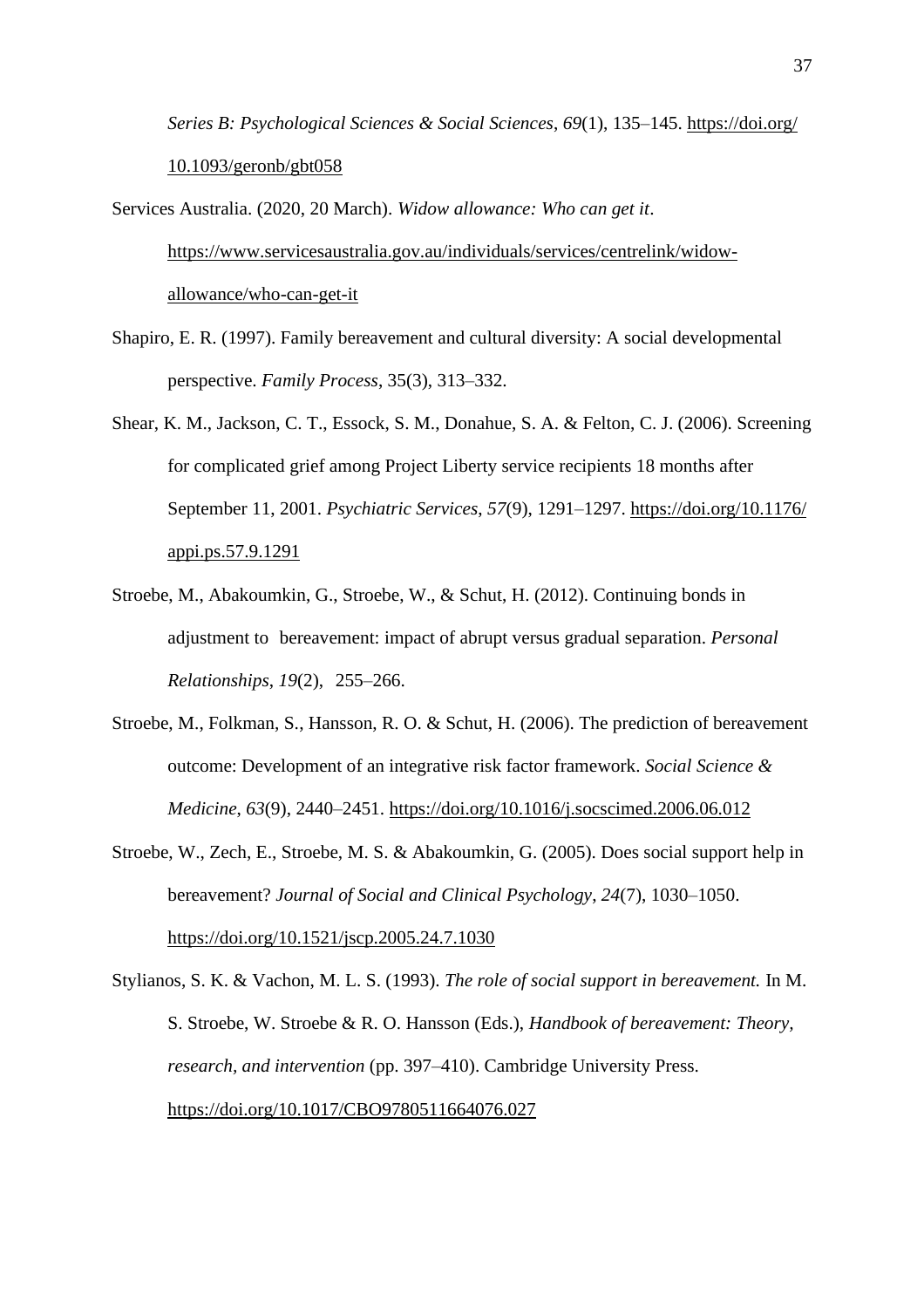- Taylor, N. & Robinson, W. (2016). The lived experience of young widows and widowers. *The American Journal of Family Therapy*, *44*(2), 67–79. [https://doi.org/10.1080/](https://doi.org/10.1080/01926187.2016.1145081) [01926187.2016.1145081](https://doi.org/10.1080/01926187.2016.1145081)
- Tennant, R., Hiller, L., Fishwick, R., Platt, S., Joseph, S., Weich, S., Parkinson, J., Secker, J. & Stewart-Brown, S. (2007). The Warwick–Edinburgh Mental Well-Being Scale (WEMWBS): Development and UK validation. *Health and Quality of Life Outcomes*, *5*(1), Article 63.<https://doi.org/10.1186/1477-7525-5-63>
- Thomson, A., Larkin. & Smith, J. (2011). U.S. Census Bureau, American Community survey (2009). Marital Events of Americans: 2009.
- Thompson, N. & Cox, G. (2020). *Promoting resilience: Responding to adversity, vulnerability, and loss*. Routledge.
- Utz, R. L., Lund, D. A., Caserta, M. S. & Devries, B. (2011). Perceived self-competency among the recently bereaved. *Journal of Social Work in End-Of-Life & Palliative Care*, *7*(2–3), 173–194.<https://doi.org/10.1080/15524256.2011.593154>
- van der Houwen, K., Stroebe, M., Stroebe, W., Schut, H., van den Bout, J. & Meij, L. W.-D. (2010). Risk factors for bereavement outcome: A multivariate approach. *Death Studies*, *34*(3), 195–220.<https://doi.org/10.1080/07481180903559196>
- West, C. L., Dreeben, S. J. & Busing, K. (2019). The development of the widowhood resilience scale. *Omega*. Advance online publication. [https://doi.org/10.1177/](https://doi.org/10.1177/0030222819873489) [0030222819873489](https://doi.org/10.1177/0030222819873489)
- Wijngaards-de Meij, L., Stroebe, M., Schut, H., Stroebe, W., Van, D., Van, D. & Dijkstra, I. (2008). Parents grieving the loss of their child: Interdependence in coping. *y*, *47*, 31–42.<https://doi.org/10.1348/014466507X216152>